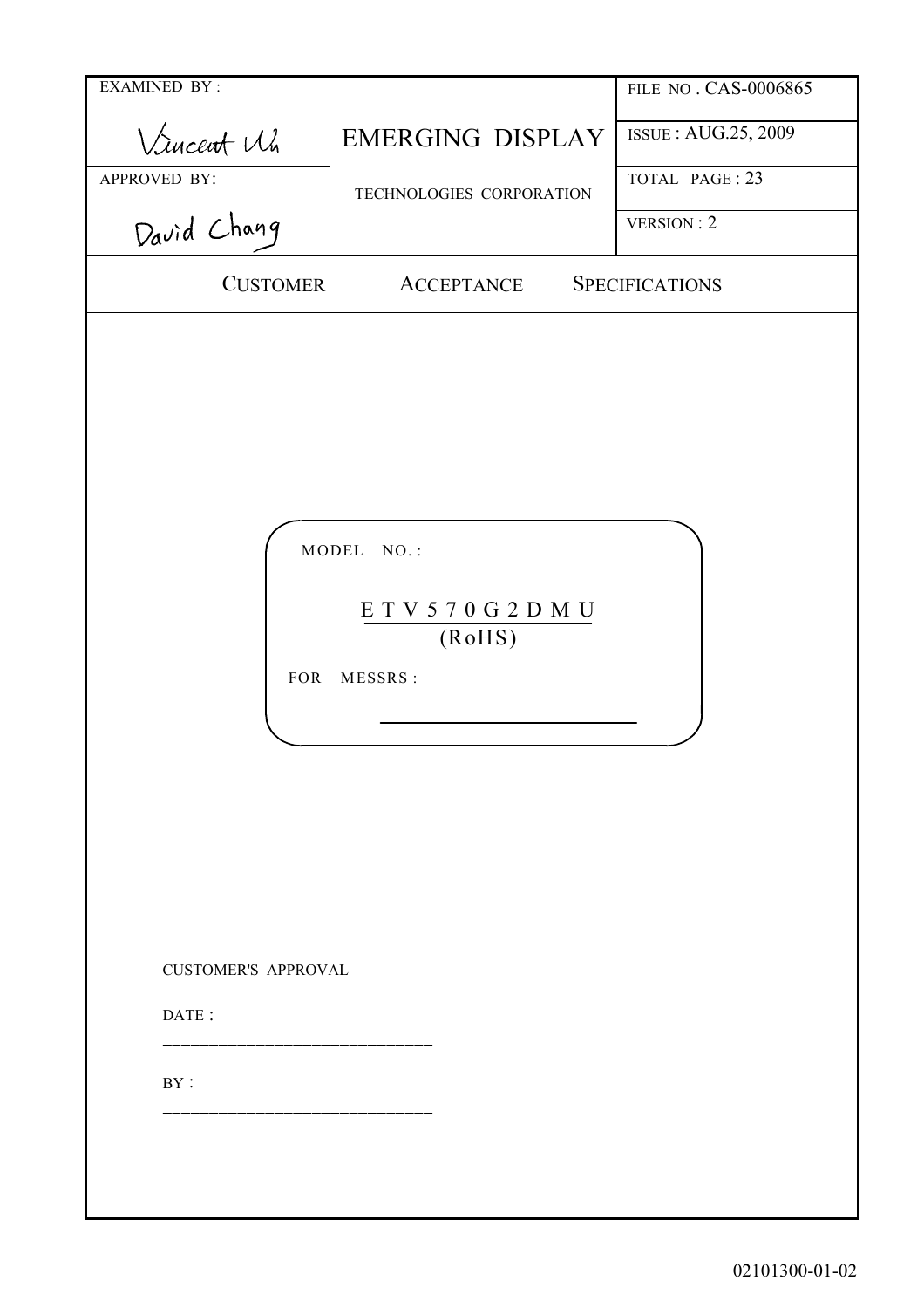| EMERGING DISPLAY         |                               |                 | MODEL NO.                                                                                                                                | <b>VERSION</b> | <b>PAGE</b>  |
|--------------------------|-------------------------------|-----------------|------------------------------------------------------------------------------------------------------------------------------------------|----------------|--------------|
| TECHNOLOGIES CORPORATION |                               |                 | ETV570G2DMU                                                                                                                              | $\overline{2}$ | $0 - 1$      |
|                          |                               |                 | DOC. FIRST ISSUE                                                                                                                         |                |              |
| <b>RECORDS</b>           | OF                            | <b>REVISION</b> |                                                                                                                                          |                | APR.21, 2009 |
| <b>DATE</b>              | <b>REVISED</b><br>PAGE<br>NO. |                 | SUMMARY                                                                                                                                  |                |              |
| AUG.25, 2009             | $\overline{3}$                |                 | 4. ELECTRICAL CHARACTERISTICS<br>POWER SUPPLY CURRENT FOR VCOM DRIVER :<br>$TYP = (540) \rightarrow 550$ , MAX $= (700) \rightarrow 710$ |                |              |
|                          |                               |                 |                                                                                                                                          |                |              |
|                          |                               |                 |                                                                                                                                          |                |              |
|                          |                               |                 |                                                                                                                                          |                |              |
|                          |                               |                 |                                                                                                                                          |                |              |
|                          |                               |                 |                                                                                                                                          |                |              |
|                          |                               |                 |                                                                                                                                          |                |              |
|                          |                               |                 |                                                                                                                                          |                |              |
|                          |                               |                 |                                                                                                                                          |                |              |
|                          |                               |                 |                                                                                                                                          |                |              |
|                          |                               |                 |                                                                                                                                          |                |              |
|                          |                               |                 |                                                                                                                                          |                |              |
|                          |                               |                 |                                                                                                                                          |                |              |
|                          |                               |                 |                                                                                                                                          |                |              |
|                          |                               |                 |                                                                                                                                          |                |              |
|                          |                               |                 |                                                                                                                                          |                |              |
|                          |                               |                 |                                                                                                                                          |                |              |
|                          |                               |                 |                                                                                                                                          |                |              |
|                          |                               |                 |                                                                                                                                          |                |              |
|                          |                               |                 |                                                                                                                                          |                |              |
|                          |                               |                 |                                                                                                                                          |                |              |
|                          |                               |                 |                                                                                                                                          |                |              |
|                          |                               |                 |                                                                                                                                          |                |              |
|                          |                               |                 |                                                                                                                                          |                |              |
|                          |                               |                 |                                                                                                                                          |                |              |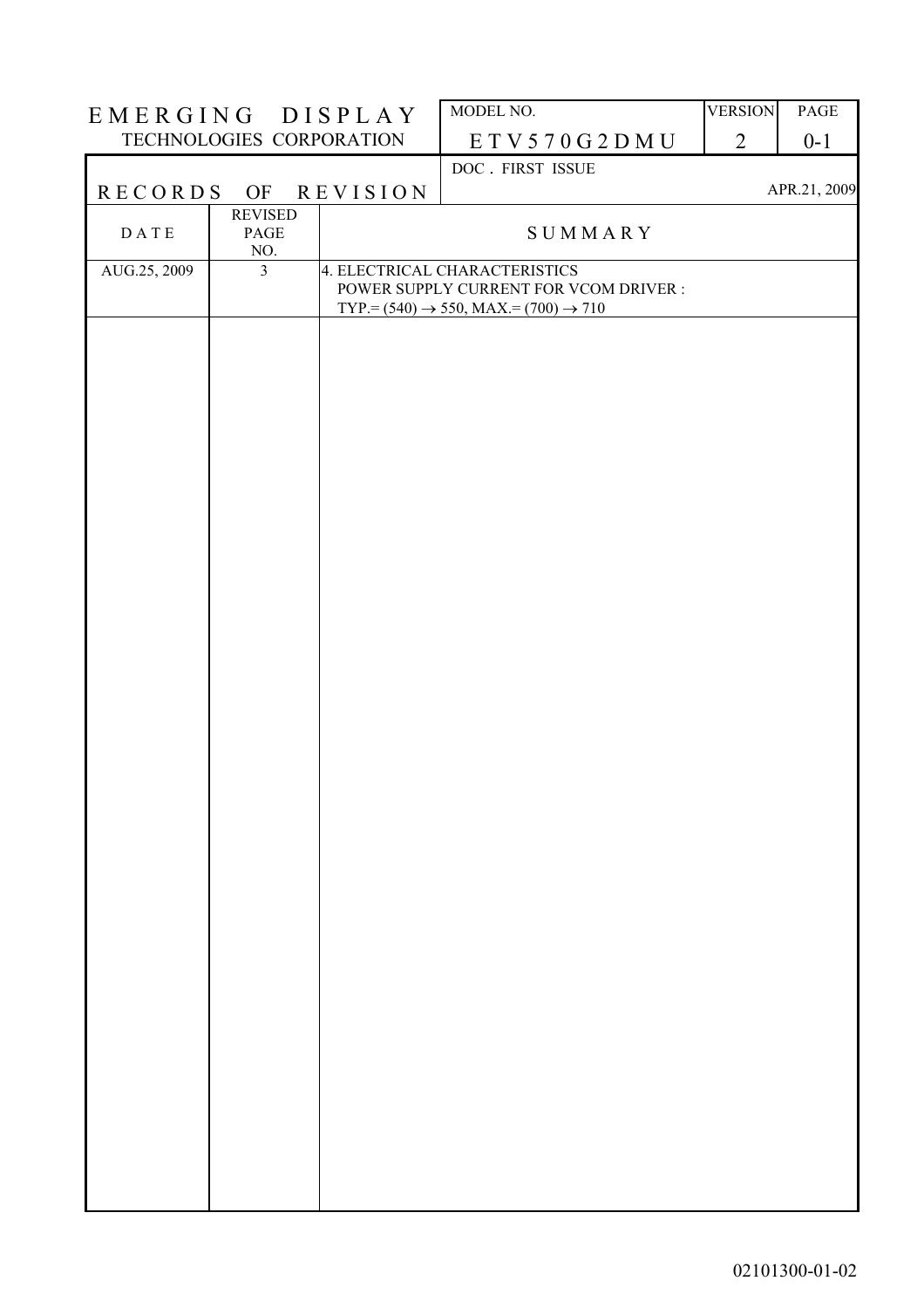|                  | EMERGING DISPLAY                                        | MODEL NO.                            | <b>VERSION</b> | PAGE         |  |  |  |  |
|------------------|---------------------------------------------------------|--------------------------------------|----------------|--------------|--|--|--|--|
|                  | <b>TECHNOLOGIES CORPORATION</b><br>E T V 5 70 G 2 D M U |                                      |                |              |  |  |  |  |
|                  |                                                         |                                      |                |              |  |  |  |  |
|                  |                                                         |                                      |                |              |  |  |  |  |
|                  | TABLE                                                   | CONTENTS<br>O <sub>F</sub>           |                |              |  |  |  |  |
|                  |                                                         |                                      |                |              |  |  |  |  |
| NO.              | <b>ITEM</b>                                             |                                      | <b>PAGE</b>    |              |  |  |  |  |
|                  |                                                         |                                      |                |              |  |  |  |  |
| $\mathbf{1}$ .   |                                                         |                                      |                | 1            |  |  |  |  |
| $\overline{2}$   | 1                                                       |                                      |                |              |  |  |  |  |
| $\mathcal{E}$    | $\overline{2}$                                          |                                      |                |              |  |  |  |  |
| $\overline{4}$ . |                                                         |                                      |                | 3            |  |  |  |  |
| 5                | TIMING CHARACTERISTICS                                  |                                      |                | 4,5          |  |  |  |  |
| 6                | OPTICAL CHARACTERISTICS                                 |                                      |                | 6, 7         |  |  |  |  |
| 7 <sub>1</sub>   | <b>OUTLINE DIMENSIONS</b>                               |                                      |                | 8            |  |  |  |  |
| 8.               | BLOCK DIAGRAM                                           |                                      |                | 9            |  |  |  |  |
| 9.               | DETAIL DRAWING OF DOT MATRIX                            | ____________________________________ |                | 10           |  |  |  |  |
| 10 <sub>l</sub>  | <b>INTERFACE SIGNALS</b>                                |                                      |                | 11, 12       |  |  |  |  |
| 11.              | POWER SUPPLY                                            |                                      |                | 13           |  |  |  |  |
| 12.              | <b>INSPECTION CRITERION</b>                             |                                      |                | $14 \sim 23$ |  |  |  |  |
|                  |                                                         |                                      |                |              |  |  |  |  |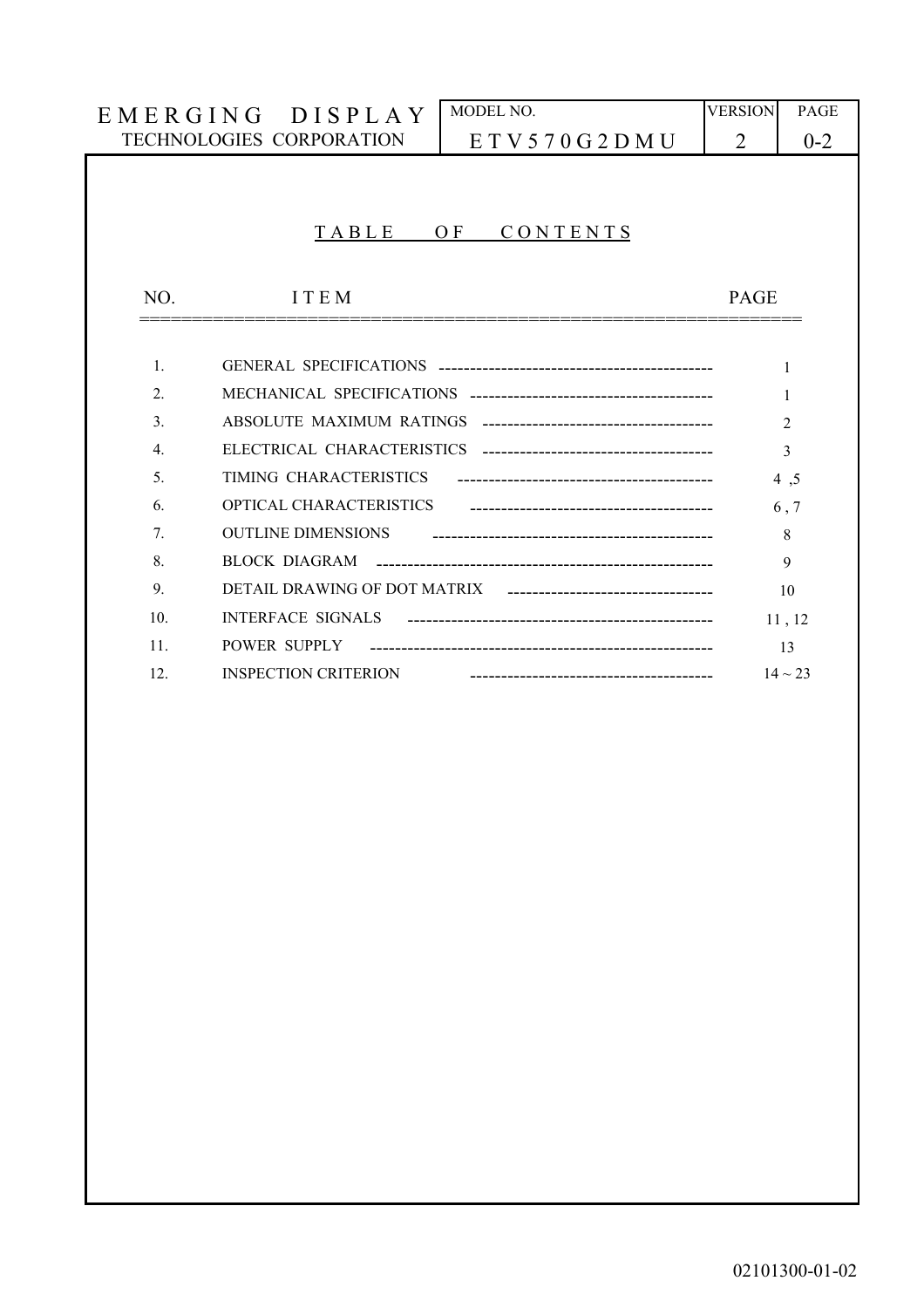| EMERGING DISPLAY                                                                                                                                                                                                                                                                             | MODEL NO.                                    |                                                                                                  | <b>VERSION</b> | <b>PAGE</b>  |  |  |  |  |  |
|----------------------------------------------------------------------------------------------------------------------------------------------------------------------------------------------------------------------------------------------------------------------------------------------|----------------------------------------------|--------------------------------------------------------------------------------------------------|----------------|--------------|--|--|--|--|--|
| TECHNOLOGIES CORPORATION                                                                                                                                                                                                                                                                     |                                              | E T V 5 70 G 2 D M U                                                                             | $\overline{2}$ | $\mathbf{1}$ |  |  |  |  |  |
| <b>GENERAL SPECIFICATIONS</b><br>1.                                                                                                                                                                                                                                                          |                                              |                                                                                                  |                |              |  |  |  |  |  |
| 1.1<br>PLEASE REFER TO:                                                                                                                                                                                                                                                                      | APPLICATION NOTES FOR CONTROLLER/DRIVER      |                                                                                                  |                |              |  |  |  |  |  |
|                                                                                                                                                                                                                                                                                              | $HIMAX$ $HX8250$<br>$HIMAX$ $HX$ 8678        |                                                                                                  |                |              |  |  |  |  |  |
| <b>MATERIAL SAFETY DESCRIPTION</b><br>1.2<br>ASSEMBLIES SHALL COMPLY WITH EUROPEAN ROHS REQUIREMENTS,<br>INCLUDING PROHIBITED MATERIALS/COMPONENTS CONTAINING LEAD,<br>MERCURY, CADMIUM, HEXAVALENT CHROMIUM, POLYBROMINATED<br>BIPHENYLS (PBB) AND POLYBROMINATED<br>DIPHENYL ETHERS (PBDE) |                                              |                                                                                                  |                |              |  |  |  |  |  |
| 2.<br>MECHANICAL SPECIFICATIONS<br>(1) DIAGONALS<br>(2) NUMBER OF DOTS ---------------------------- 640W * (RGB) * 480H DOTS                                                                                                                                                                 | ----------------------------------- 5.7 inch |                                                                                                  |                |              |  |  |  |  |  |
|                                                                                                                                                                                                                                                                                              |                                              | (3) MODULE SIZE ----------------------------------- 147.6W * 100H *10D (MAX) mm<br>(WITHOUT FPC) |                |              |  |  |  |  |  |
|                                                                                                                                                                                                                                                                                              |                                              |                                                                                                  |                |              |  |  |  |  |  |
|                                                                                                                                                                                                                                                                                              |                                              |                                                                                                  |                |              |  |  |  |  |  |
|                                                                                                                                                                                                                                                                                              |                                              |                                                                                                  |                |              |  |  |  |  |  |
|                                                                                                                                                                                                                                                                                              |                                              |                                                                                                  |                |              |  |  |  |  |  |
|                                                                                                                                                                                                                                                                                              |                                              |                                                                                                  |                |              |  |  |  |  |  |
| $(9)$ COLOR<br>(10) VIEWING DIRECTION ----------------------- 12 O'CLOCK                                                                                                                                                                                                                     |                                              |                                                                                                  |                |              |  |  |  |  |  |
| (11) BACK LIGHT ----------------------------------- LED, COLOR: WHITE                                                                                                                                                                                                                        |                                              |                                                                                                  |                |              |  |  |  |  |  |
| (12) INTERFACE MODE ------------------------------ RGB 18BIT PARALLEL (DE/SYNC MODE)                                                                                                                                                                                                         |                                              |                                                                                                  |                |              |  |  |  |  |  |
|                                                                                                                                                                                                                                                                                              |                                              |                                                                                                  |                |              |  |  |  |  |  |
|                                                                                                                                                                                                                                                                                              |                                              |                                                                                                  |                |              |  |  |  |  |  |
|                                                                                                                                                                                                                                                                                              |                                              |                                                                                                  |                |              |  |  |  |  |  |
|                                                                                                                                                                                                                                                                                              |                                              |                                                                                                  |                |              |  |  |  |  |  |
|                                                                                                                                                                                                                                                                                              |                                              |                                                                                                  |                |              |  |  |  |  |  |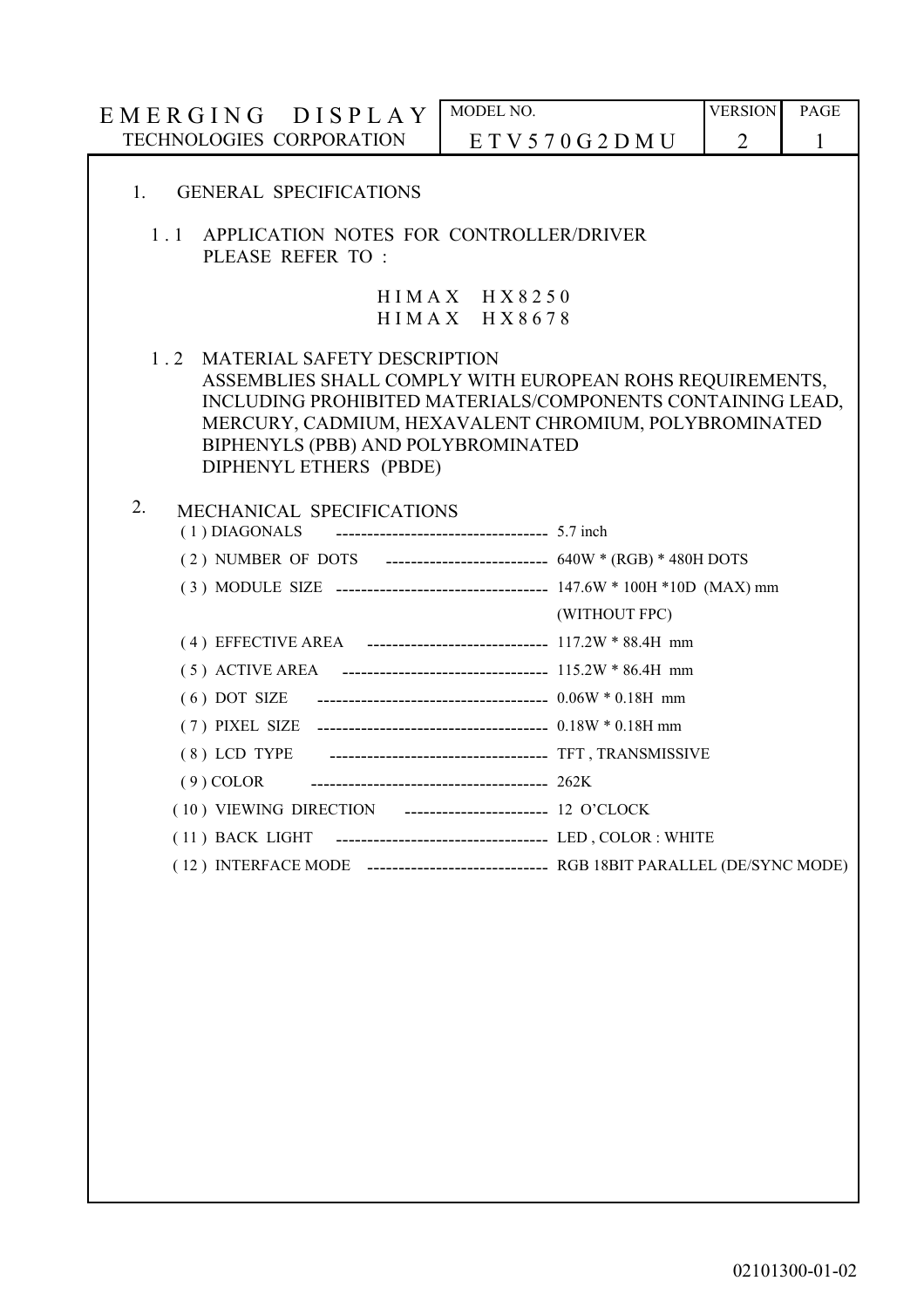# E M E R G I N G D I S P L A Y MODEL NO.<br>TECHNOLOGIES CORPORATION E T V 5 7 0 G 2 D M I 1 2 2

# $ETV570G2DMU$  2 2

#### 3 . ABSOLUTE MAXIMUM RATINGS

### 3 . 1 ELECTRICAL ABSOLUTE MAXIMUM RATINGS .

| <b>PARAMETER</b>                                 | <b>SYMBOL</b> | MIN.   | MAX.      | <b>UNIT</b> | <b>REMARK</b> |
|--------------------------------------------------|---------------|--------|-----------|-------------|---------------|
| <b>POWER SUPPLY</b>                              | VDD-VSS       | $-0.3$ | 7.0       | V           |               |
| <b>VOLTAGE</b>                                   | VCC-VSS       | $-0.3$ | 7.0       | V           |               |
| <b>INPUT SIGNAL VOLTAGE</b>                      | VIN-VSS       | $-0.3$ | $VCC+0.3$ | V           |               |
| <b>STATIC ELECTRICITY</b>                        |               |        |           | V           | NOTE(1)       |
| <b>LED BACKLIGHT POWER</b><br><b>DISSIPATION</b> | PD.           |        | 1.28      | W           |               |
| LED BACKLIGHT FORWARD<br><b>CURRENT</b>          | IF            |        | 60        | mA          |               |
| <b>LED BACKLIGHT</b><br><b>REVERSE VOLTAGE</b>   | <b>VR</b>     |        | 45        | V           |               |

NOTE ( 1 ) : LCM SHOULD BE GROUNDED DURING HANDING LCM.

#### 3 . 2 ENVIRONMENTAL ABSOLUTE MAXIMUM RATINGS .

| I T E M                    | <b>OPERATING</b>      |                                 | <b>STORAGE</b>  |                                 | <b>REMARK</b>                                                  |  |
|----------------------------|-----------------------|---------------------------------|-----------------|---------------------------------|----------------------------------------------------------------|--|
|                            | MIN.                  | MAX.                            | MIN.            | MAX.                            |                                                                |  |
| <b>AMBIENT TEMPERATURE</b> | $-20^{\circ}$ C       | $70^{\circ}$ C                  | $-30^{\circ}$ C | $80^{\circ}$ C                  | NOTE $(1)$ , $(2)$                                             |  |
| <b>HUMIDITY</b>            | NOTE(3)               |                                 | NOTE $(3)$      |                                 | <b>WITHOUT</b><br><b>CONDENSATION</b>                          |  |
| <b>VIBRATION</b>           |                       | $3.92 \text{ m/s}^2$<br>(0.4 G) |                 | $19.6 \text{ m/s}^2$<br>(2.0 G) | $10 - 55$ Hz<br>X, Y, Z, EACH 2HRS                             |  |
| <b>SHOCK</b>               |                       | 58.8 m/s <sup>2</sup><br>(6G)   |                 | 490 m/s <sup>2</sup><br>(50G)   | 6 m SECONDS<br>XYZ<br><b>DIRECTIONS</b><br><b>3 TIMES EACH</b> |  |
| <b>CORROSIVE GAS</b>       | <b>NOT ACCEPTABLE</b> |                                 | NOT ACCEPTABLE  |                                 |                                                                |  |

NOTE  $(1)$ : Ta AT -30°C: 48HR MAX.

80°C : 168HR MAX .

NOTE ( 2 ) : BACKGROUND COLOR CHANGES SLIGHTLY DEPENDING ON AMBIENT TEMPERATURE THIS PHENOMENON IS REVERSIBLE.

NOTE ( 3 ) : Ta  $\leq 60^{\circ}$ C : 90%RH MAX (96HRS MAX).

 Ta > 60°C : ABSOLUTE HUMIDITY MUST BE LOWER THAN THE HUMIDITY OF 90%RH AT 60°C(96HRS MAX).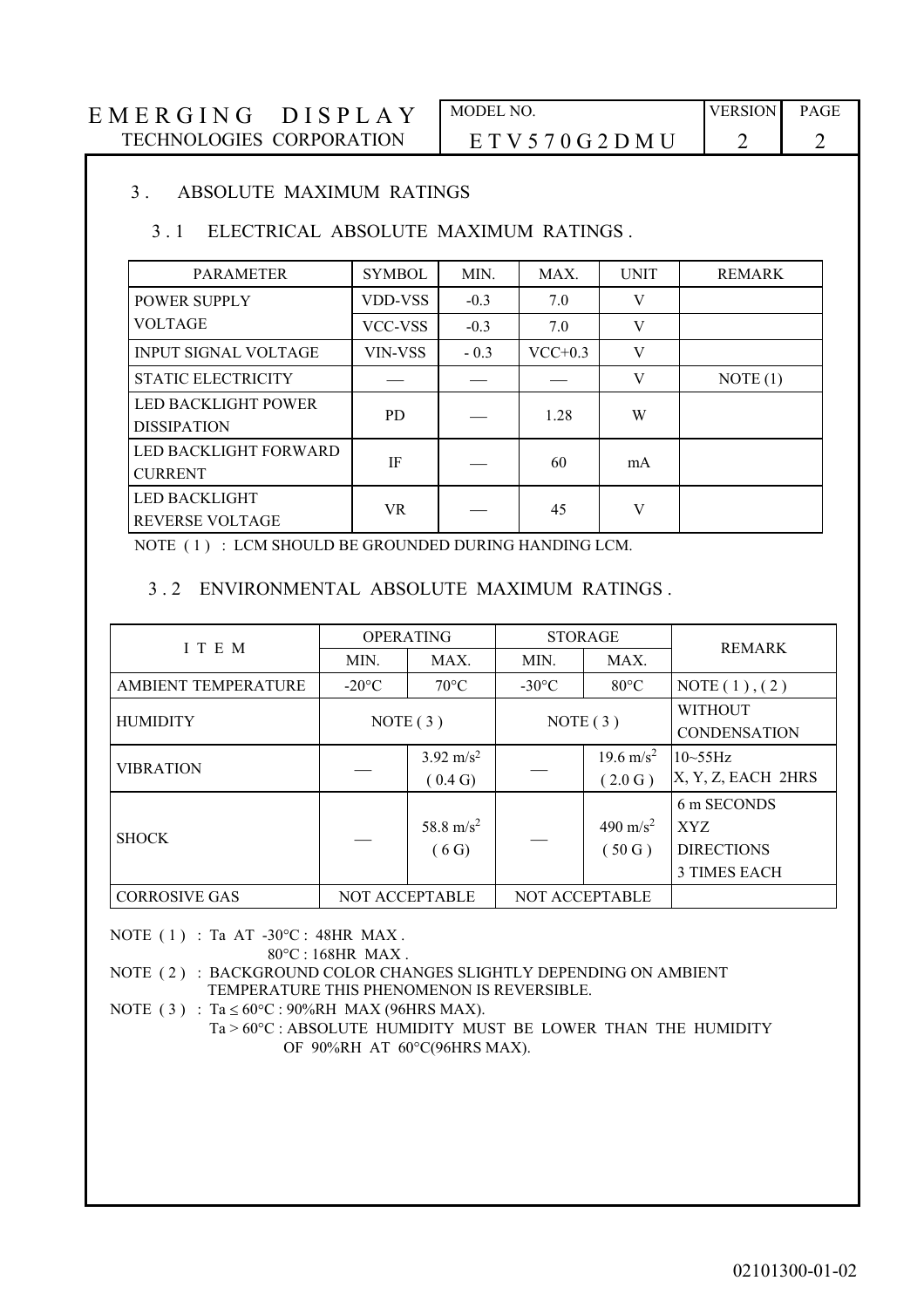#### 4 . ELECTRICAL CHARACTERISTICS

|                                                       |               |                                   |           |       |            |             | $Ta = 25 °C$  |
|-------------------------------------------------------|---------------|-----------------------------------|-----------|-------|------------|-------------|---------------|
| <b>PARAMETER</b>                                      | <b>SYMBOL</b> | <b>CONDITION</b>                  | MIN.      | TYP.  | MAX.       | <b>UNIT</b> | <b>REMARK</b> |
| POWER SUPPLY VOLTAGE<br><b>FOR DIGITAL</b>            | VDD-VSS       |                                   | 3         | 3.3   | 3.6        | V           |               |
| POWER SUPPLY VOLTAGE<br><b>FOR VCOM DRIVER</b>        | VCC-VSS       |                                   | 3         | 3.3   | 3.6        | V           |               |
| POWER SUPPLY CURRENT<br><b>FOR DIGITAL</b>            | IDD           | VDD-VSS<br>$=3.3V$                |           | 8     | 12         | mA          | NOTE(1)       |
| <b>POWER SUPPLY CURRENT</b><br><b>FOR VCOM DRIVER</b> | ICC           | VCC-VSS<br>$= 3.3V$<br>LED B/L=ON |           | 550   | 710        | mA          |               |
| LOW LEVEL INPUT<br><b>VOLTAGE</b>                     | VIL           |                                   | $\theta$  |       | $0.3*VDD$  | V           | NOTE $(2)$    |
| <b>HIGH LEVEL INPUT</b><br><b>VOLTAGE</b>             | <b>VIH</b>    |                                   | $0.7*VDD$ |       | <b>VDD</b> | V           |               |
| LOW LEVEL OUTPUT<br><b>VOLTAGE</b>                    | <b>VOL</b>    | $IOL = 400\mu A$                  | $\theta$  |       | $0.2*VDD$  | V           | NOTE $(3)$    |
| <b>HIGH LEVEL OUTPUT</b><br><b>VOLTAGE</b>            | <b>VOH</b>    | $IOH = -400\mu A$                 | $0.8*VDD$ |       | <b>VDD</b> | V           |               |
| <b>FRAME FREQUENCY</b>                                | <b>fFRAME</b> |                                   | 50        | 60    | 72         | Hz          |               |
| POWER SUPPLY FOR LED<br><b>BACKLIGHT</b>              | $V_{\rm F}$   | $I_F = 40mA$                      | 28        | 30    | 32         | V           | NOTE $(4)$    |
| <b>LED LIFE TIME</b>                                  |               |                                   | 30000     | 40000 |            | <b>HRS</b>  |               |

NOTE ( 1 ) : THE DISPLAY PATTERN IS ALL "WHITE".

NOTE ( 2 ) : APPLIED TO TERMINALS /RESET, HSYNC, VSYNC, ENB, DCLK, B5~B0, G5~G0, R5~R0.

NOTE ( 3 ) : APPLIED TO TERMINALS B5~B0, G5~G0, R5~R0. NOTE ( 4 ) : INTERNAL CIRCUIT DIAGRAM OF BACKLIGHT

 $(VF=VBL+(A)$ —VBL1–(K1)=VBL+(A) —VBL2–(K2))



NOTE ( 5 ) : AMBIENT TEMP. VS. ALLOWABLE FORWARD CURRENT.(PER LED)

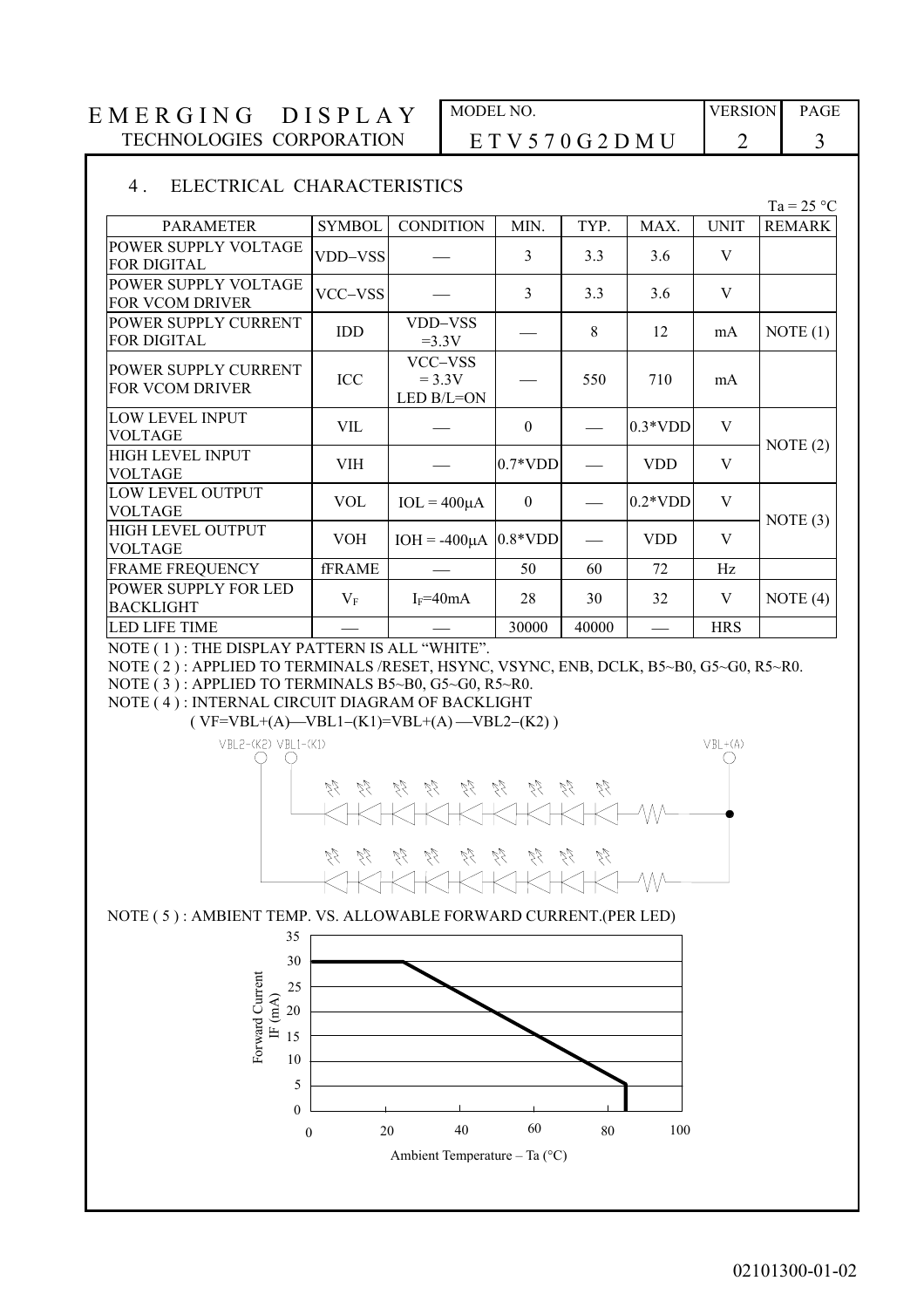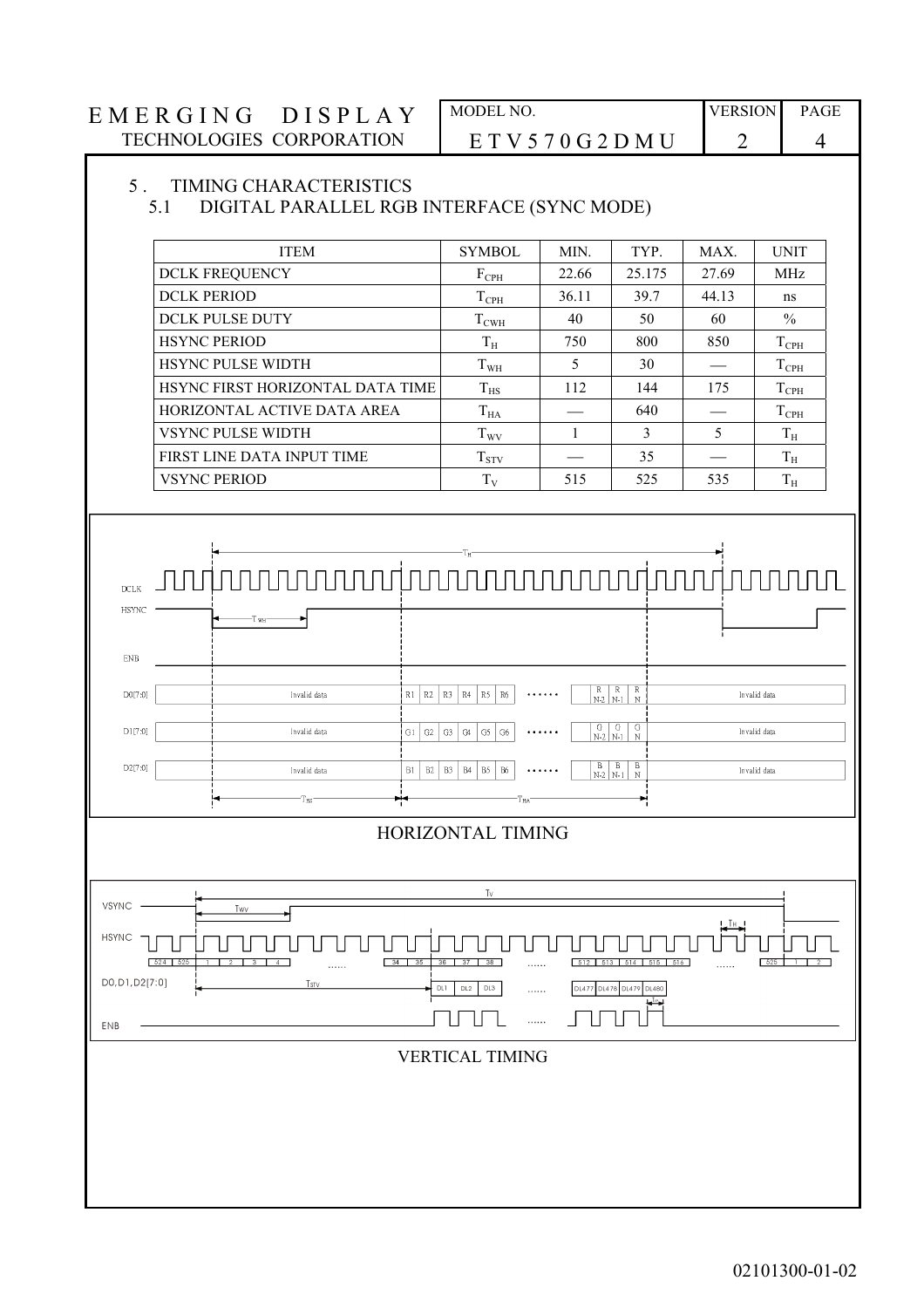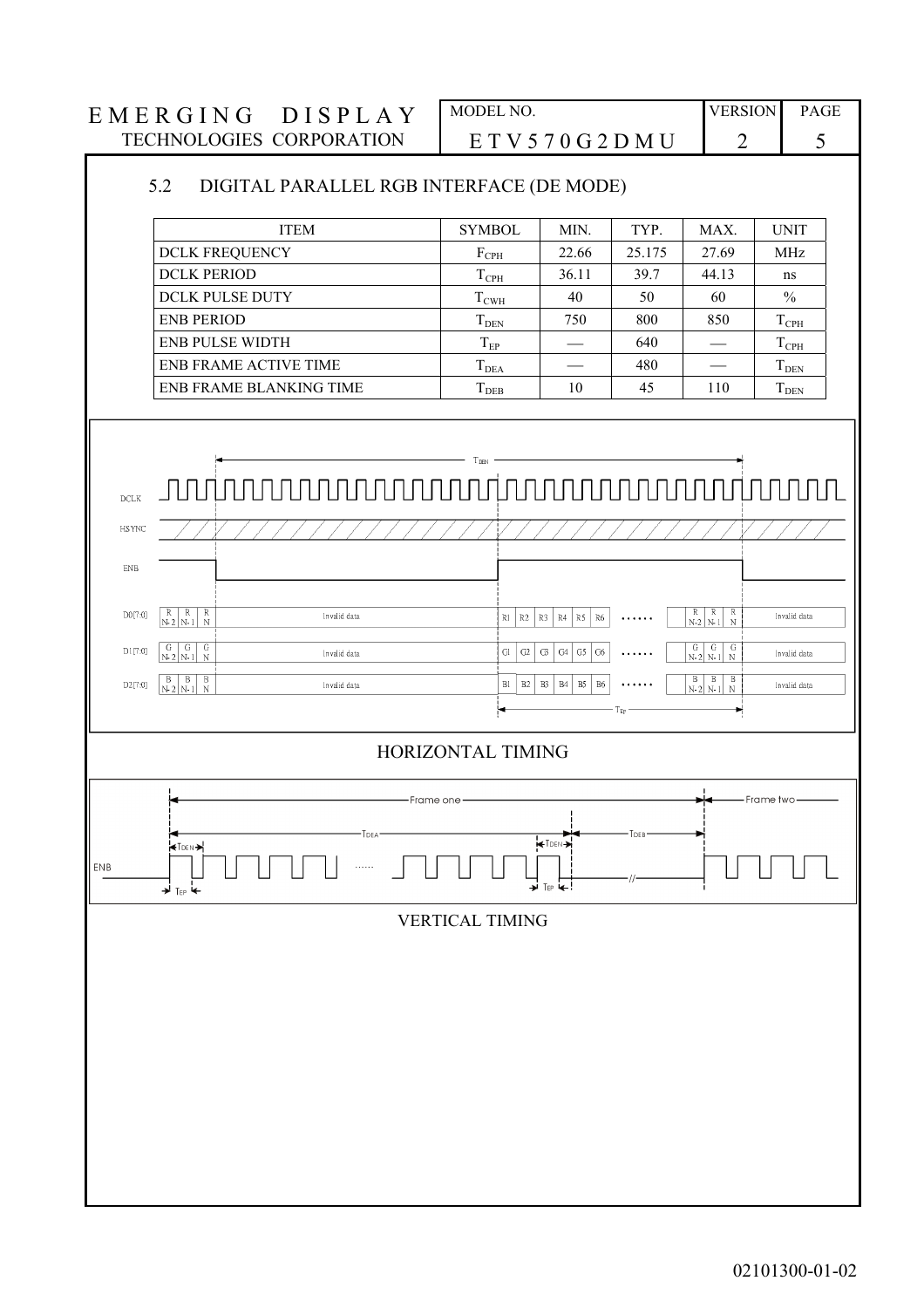#### 6 . OPTICAL CHARACTERISTICS (NOTE1) 6.1 OPTICAL CHARACTERISTICS

|  | $Ta = 25 \pm 2$ °C |
|--|--------------------|
|--|--------------------|

| I T E M                            |              | <b>SYMBOL</b>              | <b>CONDITION</b>                                           |                      | MIN. | TYP. | MAX. | <b>UNIT</b>       | <b>REMARK</b> |
|------------------------------------|--------------|----------------------------|------------------------------------------------------------|----------------------|------|------|------|-------------------|---------------|
|                                    |              | $\theta_{y+}$              |                                                            | $\theta_x = 0^\circ$ |      | 55   |      |                   |               |
| <b>VIEWING ANGLE</b>               |              | $\theta_{y}$               | $CR \ge 10$                                                |                      | 47   | 52   |      |                   | NOTE(2)       |
|                                    |              | $\boldsymbol{\theta}_{x+}$ |                                                            | $\theta_v = 0^\circ$ | 60   | 65   |      | deg.              | NOTE $(3)$    |
|                                    |              | $\theta_{x}$               |                                                            |                      | 60   | 65   |      |                   |               |
| <b>CONTRAST RATIO</b>              |              | CR                         | $\theta x=0^{\circ}$ , $\theta y=0^{\circ}$                |                      | 300  | 350  |      |                   | NOTE $(3)$    |
| <b>RESPONSE TIME</b>               |              | $T_R$ (rise)               |                                                            |                      |      | 15   | 30   | msec              |               |
|                                    |              | $T_F$ (fall)               | $\theta x=0^{\circ}$ , $\theta y=0^{\circ}$                |                      |      | 35   | 50   |                   | NOTE $(4)$    |
|                                    | <b>WHITE</b> | Wx                         |                                                            |                      | 0.26 | 0.31 | 0.36 |                   |               |
|                                    |              | Wy                         |                                                            |                      | 0.30 | 0.35 | 0.40 |                   |               |
|                                    | <b>RED</b>   | Rx                         |                                                            |                      |      | 0.61 | 0.66 |                   | NOTE $(5)$    |
| <b>COLOR OF</b><br><b>CIE</b>      |              | <b>Ry</b>                  | $\theta x=0^{\circ}$ , $\theta y=0^{\circ}$<br>$IF = 40mA$ | 0.31                 | 0.36 | 0.41 |      |                   |               |
| <b>COORDINATE</b>                  | <b>GREEN</b> | Gx                         | NTSC: 50 %                                                 |                      | 0.28 | 0.33 | 0.38 |                   |               |
|                                    |              | Gy                         |                                                            |                      | 0.51 | 0.56 | 0.61 |                   |               |
|                                    | <b>BLUE</b>  | Bx                         |                                                            |                      | 0.09 | 0.14 | 0.19 |                   |               |
|                                    |              | By                         |                                                            |                      | 0.07 | 0.12 | 0.17 |                   |               |
| THE BRIGHTNESS                     |              | $\bf{B}$                   |                                                            |                      | 400  | 450  |      | cd/m <sup>2</sup> |               |
| OF MODULE                          |              |                            | $\theta x=0^\circ$ , $\theta y=0^\circ$                    |                      |      |      |      |                   | NOTE $(6)$    |
| THE UNIFORMITY OF<br><b>MODULE</b> |              |                            | $IF = 40mA$                                                |                      | 75   | 80   |      | $\frac{0}{0}$     |               |

#### NOTE (1) : TEST EQUIPMENT SETUP :

 AFTER STABILIZING AND LEAVING THE PANEL ALONE AT A GIVEN TEMPERATURE FOR 30 MINUTES, THE MEASUREMENT SHOULD BE EXECUTED. MEASUREMENT SHOULD BE EXECUTED IN A STABLE, WINDLESS, AND DARK ROOM. OPTICAL SPECIFICATIONS ARE MEASURED BY TOPCON BM-7 (FAST) WITH A VIEWING ANGLE OF 1° AT A DISTANCE OF 50cm AND NORMAL DIRECTION.

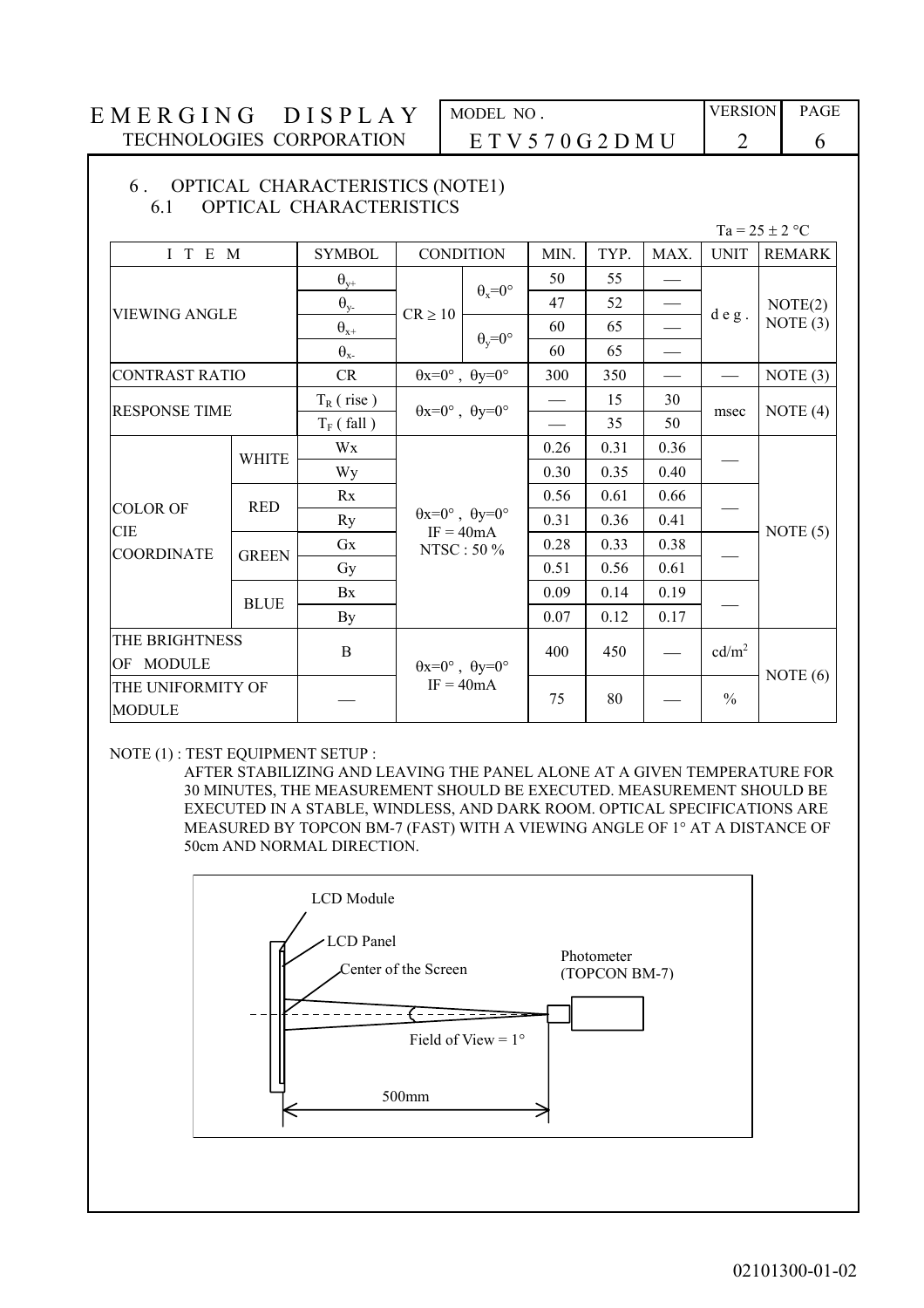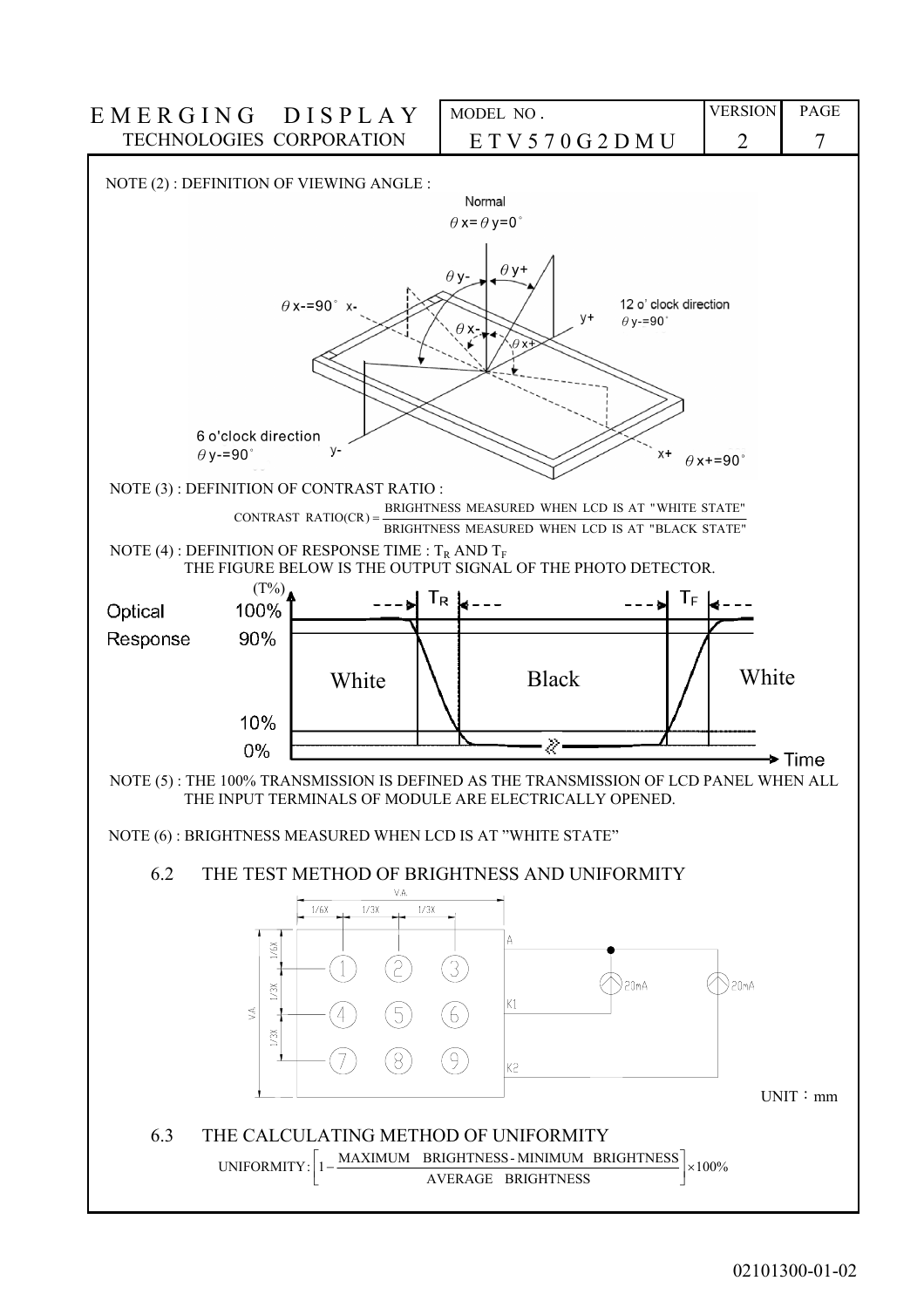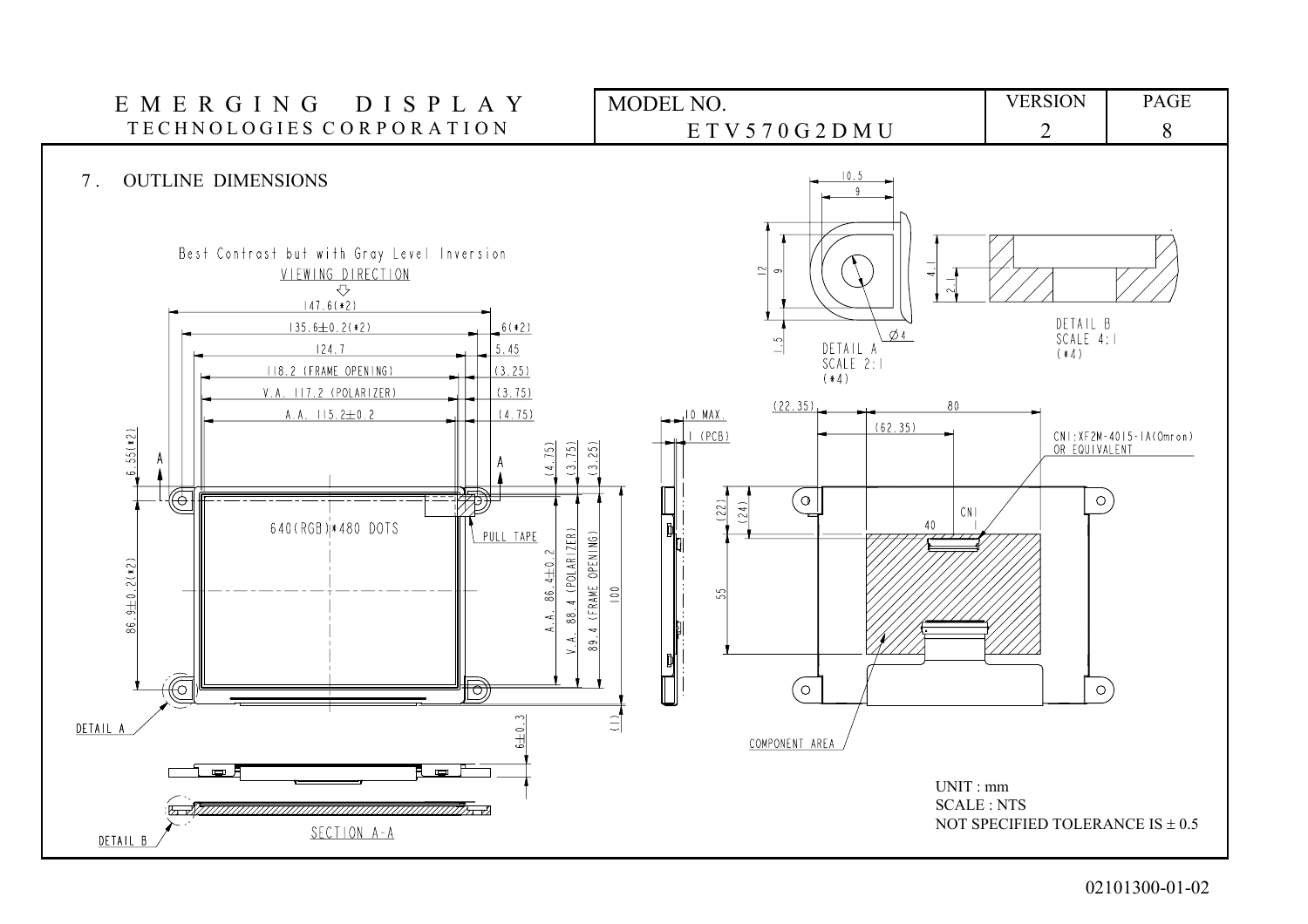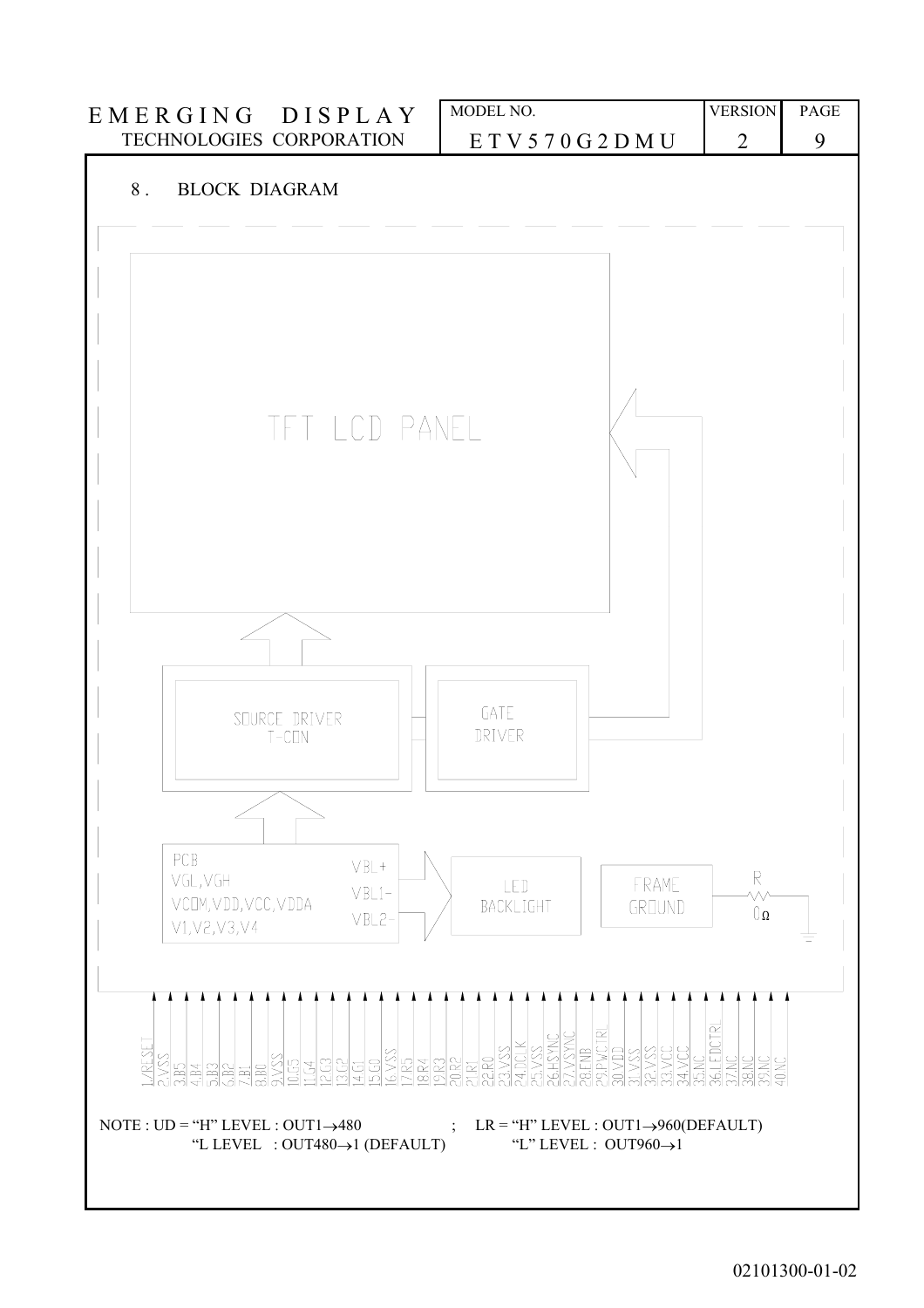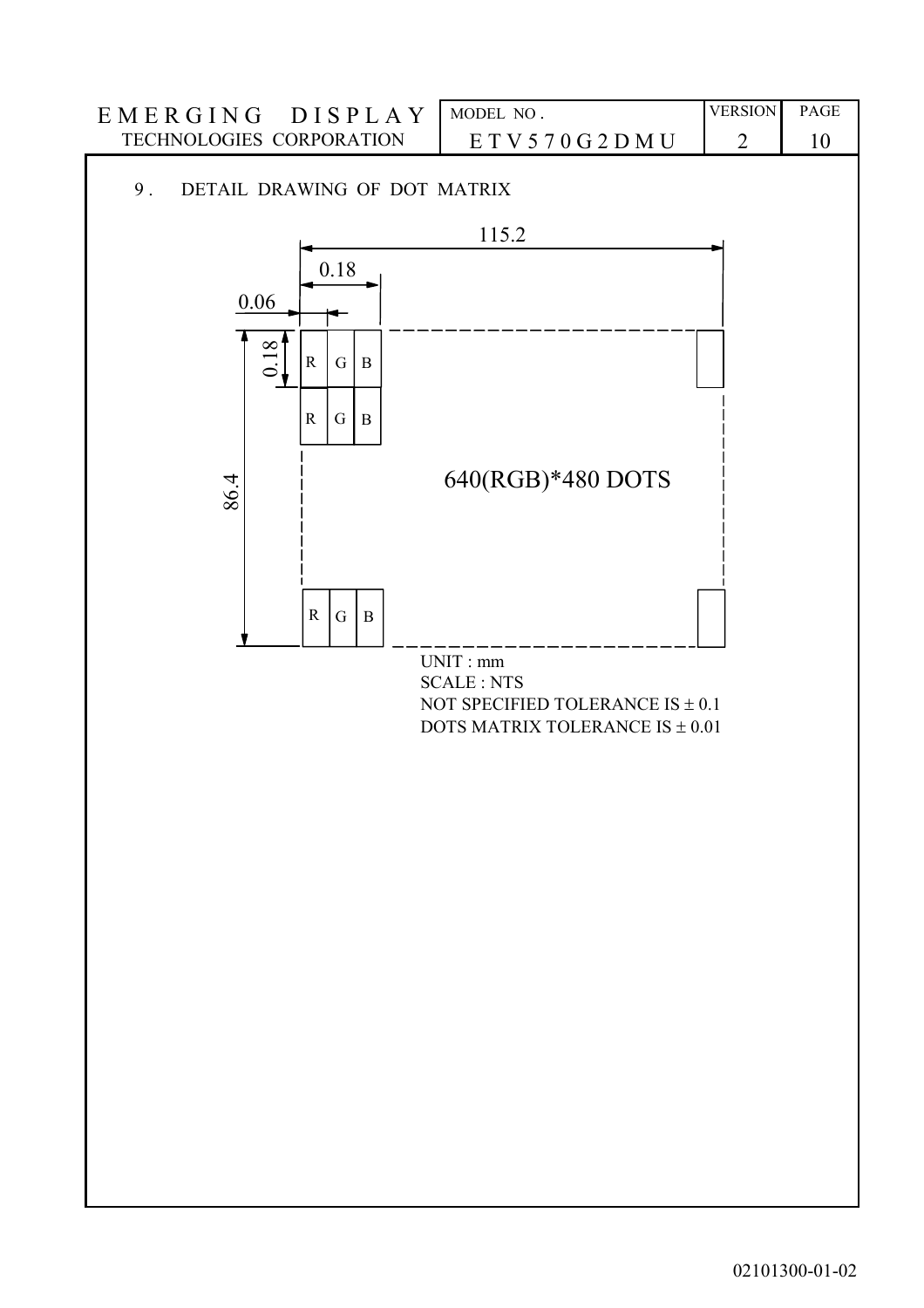## 10 . INTERFACE SIGNALS

| PIN NO         | <b>SYMBOL</b>  | $IO$         | <b>FUNCTION</b>                                                           |
|----------------|----------------|--------------|---------------------------------------------------------------------------|
| 1              | /RESET         | $\bf{I}$     | <b>HARDWARE RESET</b>                                                     |
| 2              | <b>VSS</b>     | P            | GROUND (VSS IS CONNECTED TO METAL HOUSING WITH<br><b>CONDUCTIVE TAPE)</b> |
| 3              | B <sub>5</sub> | $\bf{I}$     | <b>BLUE DATA BIT 5</b>                                                    |
| $\overline{4}$ | <b>B4</b>      | Ι            | <b>BLUE DATA BIT 4</b>                                                    |
| 5              | B <sub>3</sub> | L            | <b>BLUE DATA BIT 3</b>                                                    |
| 6              | B <sub>2</sub> | L            | <b>BLUE DATA BIT 2</b>                                                    |
| $\tau$         | B1             | I            | <b>BLUE DATA BIT 1</b>                                                    |
| 8              | B <sub>0</sub> | $\mathbf{I}$ | <b>BLUE DATA BIT 0</b>                                                    |
| 9              | <b>VSS</b>     | P            | GROUND (VSS IS CONNECTED TO METAL HOUSING WITH<br><b>CONDUCTIVE TAPE)</b> |
| 10             | G <sub>5</sub> | $\mathbf{I}$ | <b>GREEN DATA BIT 5</b>                                                   |
| 11             | G <sub>4</sub> | I            | <b>GREEN DATA BIT 4</b>                                                   |
| 12             | G <sub>3</sub> | $\mathbf{I}$ | <b>GREEN DATA BIT 3</b>                                                   |
| 13             | G2             | I            | <b>GREEN DATA BIT 2</b>                                                   |
| 14             | G <sub>1</sub> | $\mathbf I$  | <b>GREEN DATA BIT 1</b>                                                   |
| 15             | G <sub>0</sub> | I            | <b>GREEN DATA BIT 0</b>                                                   |
| 16             | <b>VSS</b>     | P            | GROUND (VSS IS CONNECTED TO METAL HOUSING WITH<br><b>CONDUCTIVE TAPE)</b> |
| 17             | R <sub>5</sub> | $\mathbf{I}$ | <b>RED DATA BIT 5</b>                                                     |
| 18             | R4             | L            | <b>RED DATA BIT 4</b>                                                     |
| 19             | R <sub>3</sub> | I            | <b>RED DATA BIT 3</b>                                                     |
| 20             | R <sub>2</sub> | I            | <b>RED DATA BIT 2</b>                                                     |
| 21             | R <sub>1</sub> | I            | <b>RED DATA BIT 1</b>                                                     |
| 22             | R <sub>0</sub> | I            | <b>RED DATA BIT 0</b>                                                     |
| 23             | <b>VSS</b>     | P            | GROUND (VSS IS CONNECTED TO METAL HOUSING WITH<br><b>CONDUCTIVE TAPE)</b> |
| 24             | <b>DCLK</b>    | I            | DOT DATA CLOCK                                                            |
| 25             | <b>VSS</b>     | $\mathbf{P}$ | GROUND (VSS IS CONNECTED TO METAL HOUSING WITH<br><b>CONDUCTIVE TAPE)</b> |
| 26             | <b>HSYNC</b>   | I            | HORIZONTAL SYNC INPUT                                                     |
| 27             | <b>VSYNC</b>   | I            | VERTICAL SYNC INPUT                                                       |
| 28             | <b>ENB</b>     | I            | DATA ENABLE INPUT                                                         |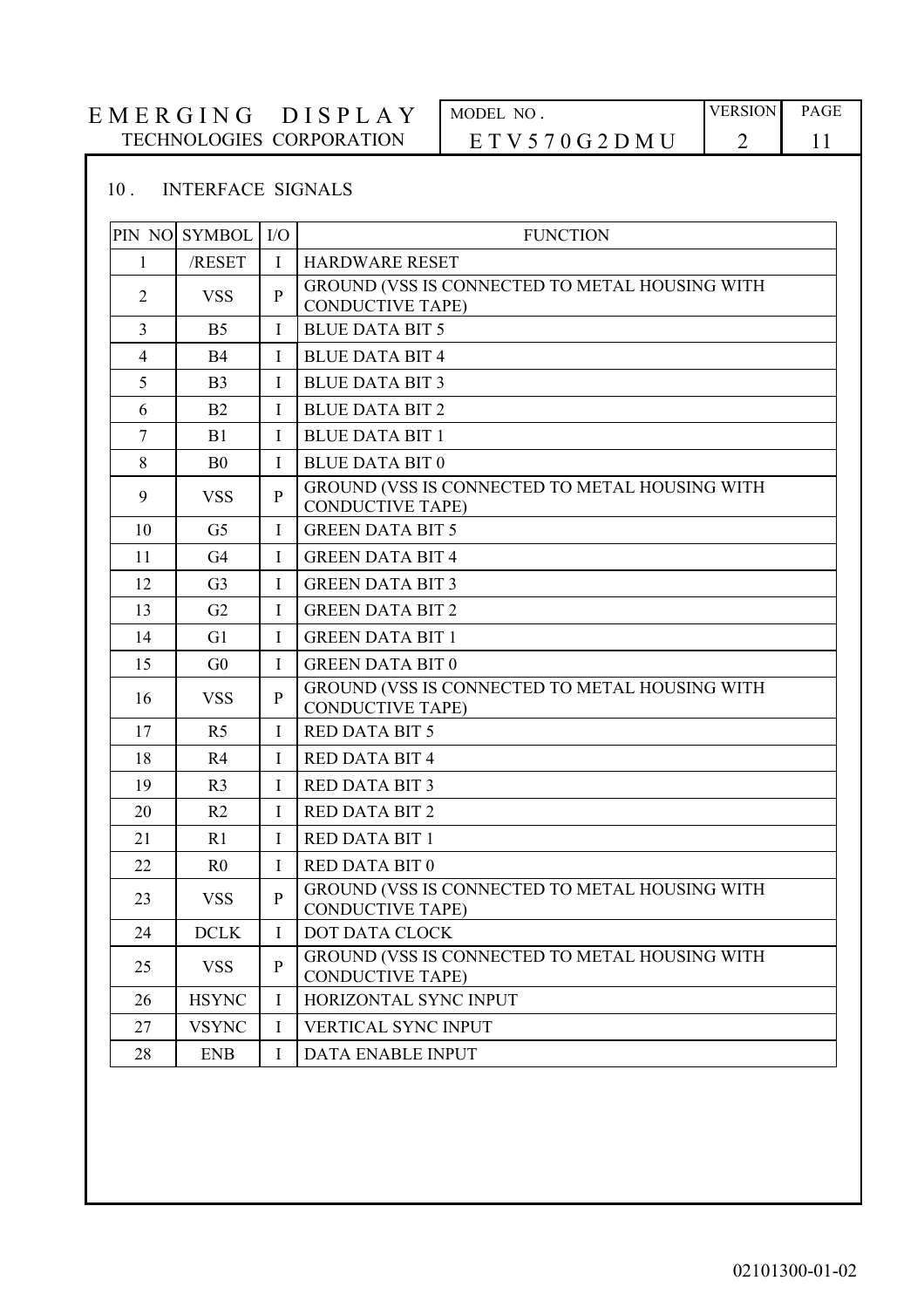|    | PIN NO SYMBOL  | I/O          |                                                                                                                                                                                                                                                                        | <b>FUNCTION</b>                                |                 |                 |  |  |  |
|----|----------------|--------------|------------------------------------------------------------------------------------------------------------------------------------------------------------------------------------------------------------------------------------------------------------------------|------------------------------------------------|-----------------|-----------------|--|--|--|
|    |                |              |                                                                                                                                                                                                                                                                        | <b>PWCTRL</b>                                  | <b>REMARK</b>   |                 |  |  |  |
|    |                | $\mathbf{I}$ | <b>LOGIC</b><br><b>LEVEL</b>                                                                                                                                                                                                                                           | H                                              | <b>POWER ON</b> |                 |  |  |  |
| 29 | <b>PWCTRL</b>  |              |                                                                                                                                                                                                                                                                        | $H=3.3V$<br>$I=0V$                             | $\mathbf{L}$    | <b>SHUTDOWN</b> |  |  |  |
|    |                |              |                                                                                                                                                                                                                                                                        | WHEN INTERNAL LED DRIVER : JP15 1-2(DEFAULT)   |                 |                 |  |  |  |
|    |                |              | WHEN EXTERNAL LED DRIVER: JP15 2-3                                                                                                                                                                                                                                     |                                                |                 |                 |  |  |  |
| 30 | <b>VDD</b>     | P            | POWER SUPPLY FOR DIGITAL CIRCUIT                                                                                                                                                                                                                                       |                                                |                 |                 |  |  |  |
| 31 | <b>VSS</b>     | $\mathbf{P}$ | <b>CONDUCTIVE TAPE)</b>                                                                                                                                                                                                                                                | GROUND (VSS IS CONNECTED TO METAL HOUSING WITH |                 |                 |  |  |  |
| 32 | <b>VSS</b>     | $\mathbf{P}$ | <b>CONDUCTIVE TAPE)</b>                                                                                                                                                                                                                                                | GROUND (VSS IS CONNECTED TO METAL HOUSING WITH |                 |                 |  |  |  |
| 33 | <b>VCC</b>     | $\mathbf{P}$ | POWER SUPPLY FOR VCOM DRIVER CIRCUIT                                                                                                                                                                                                                                   |                                                |                 |                 |  |  |  |
| 34 | <b>VCC</b>     | P            | POWER SUPPLY FOR VCOM DRIVER CIRCUIT                                                                                                                                                                                                                                   |                                                |                 |                 |  |  |  |
| 35 | NC             |              | NON CONNECTION (USING INTERNAL LED DRIVER) OR ANODE<br>(USING EXTERNAL LED DRIVER)<br>WHEN INTERNAL LED DRIVER : JP5 1-2 (DEFAULT)<br>WHEN EXTERNAL LED DRIVER: JP5 2-3                                                                                                |                                                |                 |                 |  |  |  |
| 36 | <b>LEDCTRL</b> | $\mathbf{I}$ | <b>BRIGHTNESS CONTROL FOR LED BACKLIGHT:</b><br>LEDCTRL (USING INTERNAL LED DRIVER) OR CATHODE (USING<br><b>EXTERNAL LED DRIVER)</b><br>WHEN INTERNAL LED DRIVER : JP6 1-2 (DEFAULT)<br>JP14 1-2 (DEFAULT)<br>WHEN EXTERNAL LED DRIVER: JP6 2-3<br>JP14 NON CONNECTION |                                                |                 |                 |  |  |  |
| 37 | NC             |              |                                                                                                                                                                                                                                                                        |                                                |                 |                 |  |  |  |
| 38 | NC             |              |                                                                                                                                                                                                                                                                        |                                                |                 |                 |  |  |  |
| 39 | NC             |              | NON CONNECTION                                                                                                                                                                                                                                                         |                                                |                 |                 |  |  |  |
| 40 | NC             |              |                                                                                                                                                                                                                                                                        |                                                |                 |                 |  |  |  |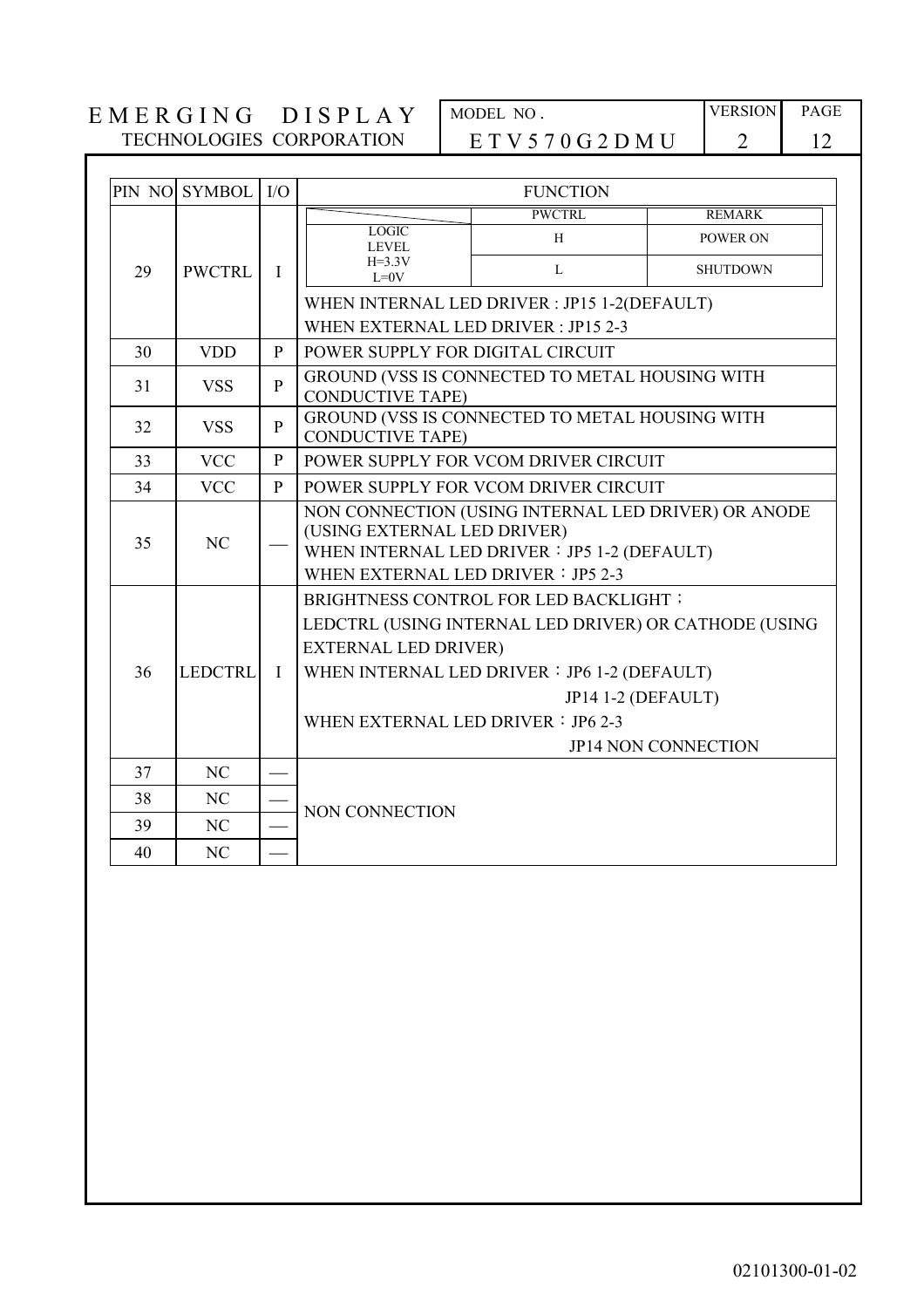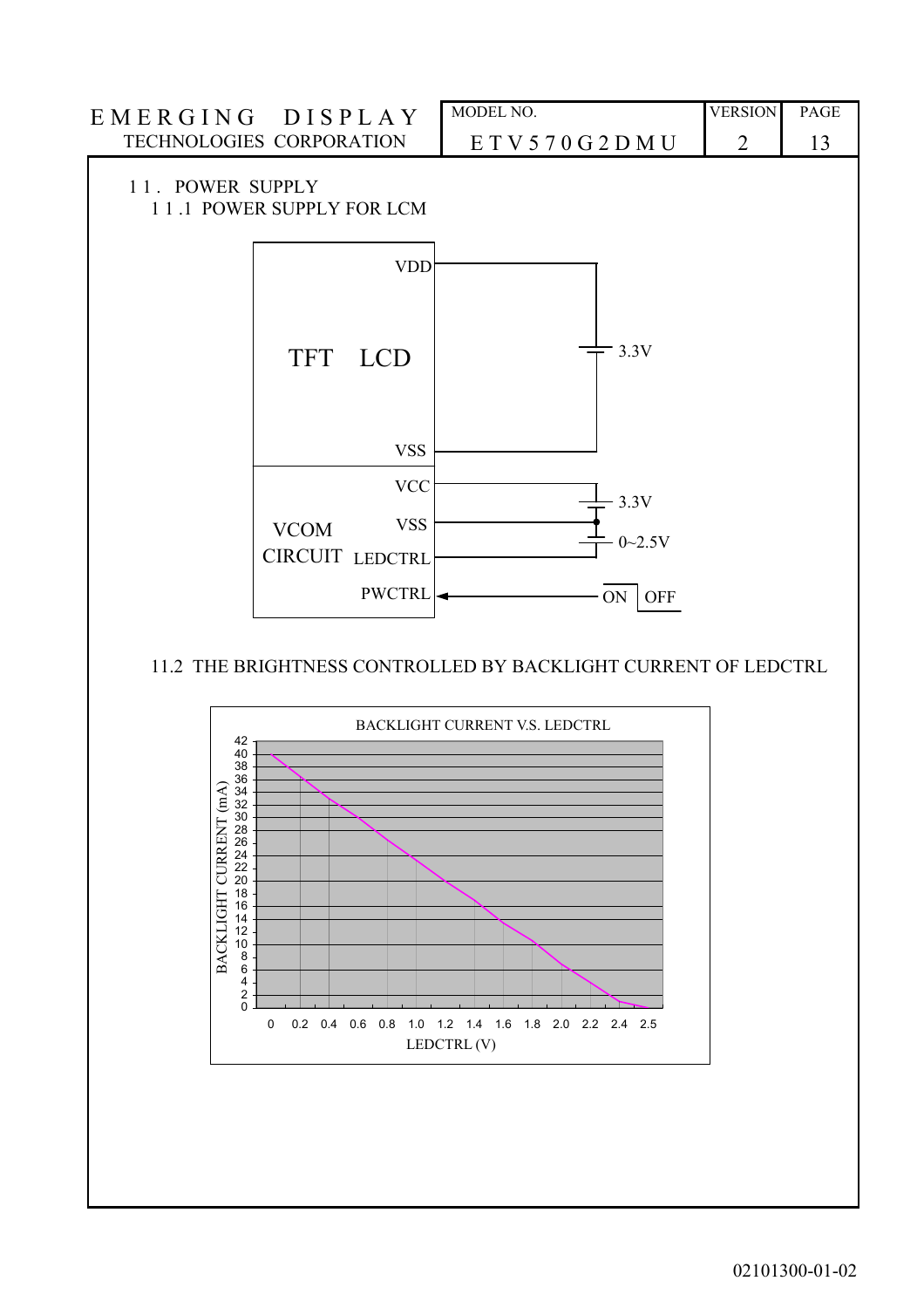# E M E R G I N G D I S P L A Y MODEL NO. VERSION PAGE TECHNOLOGIES CORPORATION E T V 5 7 0 G 2 D M U 2 14 1 2 . INSPECTION CRITERION 12.1 APPLICATION This inspection standard is to be applied to the LCD module delivered from EMERGING DISPLAY TECHNOLOGIES CORP.( E.D.T ) to customers 12.2 INSPECTION CONDITIONS

- 12.2.1 (1)Observation Distance : 35cm±5cm
	- (2)View Angle :

Non-operation Condition :  $\pm 5^{\circ}$  (perpendicular to LCD panel surface) Operation Condition : ±45° (perpendicular to LCD panel surface)



12.2.2 Environment Conditions :

|              | <b>Ambient Temperature</b>   | $20^{\circ}C - 25^{\circ}C$ |
|--------------|------------------------------|-----------------------------|
|              | <b>Ambient Humidity</b>      | $65\pm20\%$ RH              |
| Ambient      | Cosmetic Inspection          | More than 600Lux            |
| Illumination | <b>Functional Inspection</b> | $300 - 500$ Lux             |

12.2.3 Inspection lot

Quantity per delivery lot for each model

12.2.4 Inspection method

 A sampling inspection shall be made according to the following provisions to judge The acceptability

(a)Applicable standard : MIL-STD-105E

Normal inspection, single sampling

Level Ⅱ

 (b)AQL : Major defect : AQL 0.65 Minor defect : AQL 1.0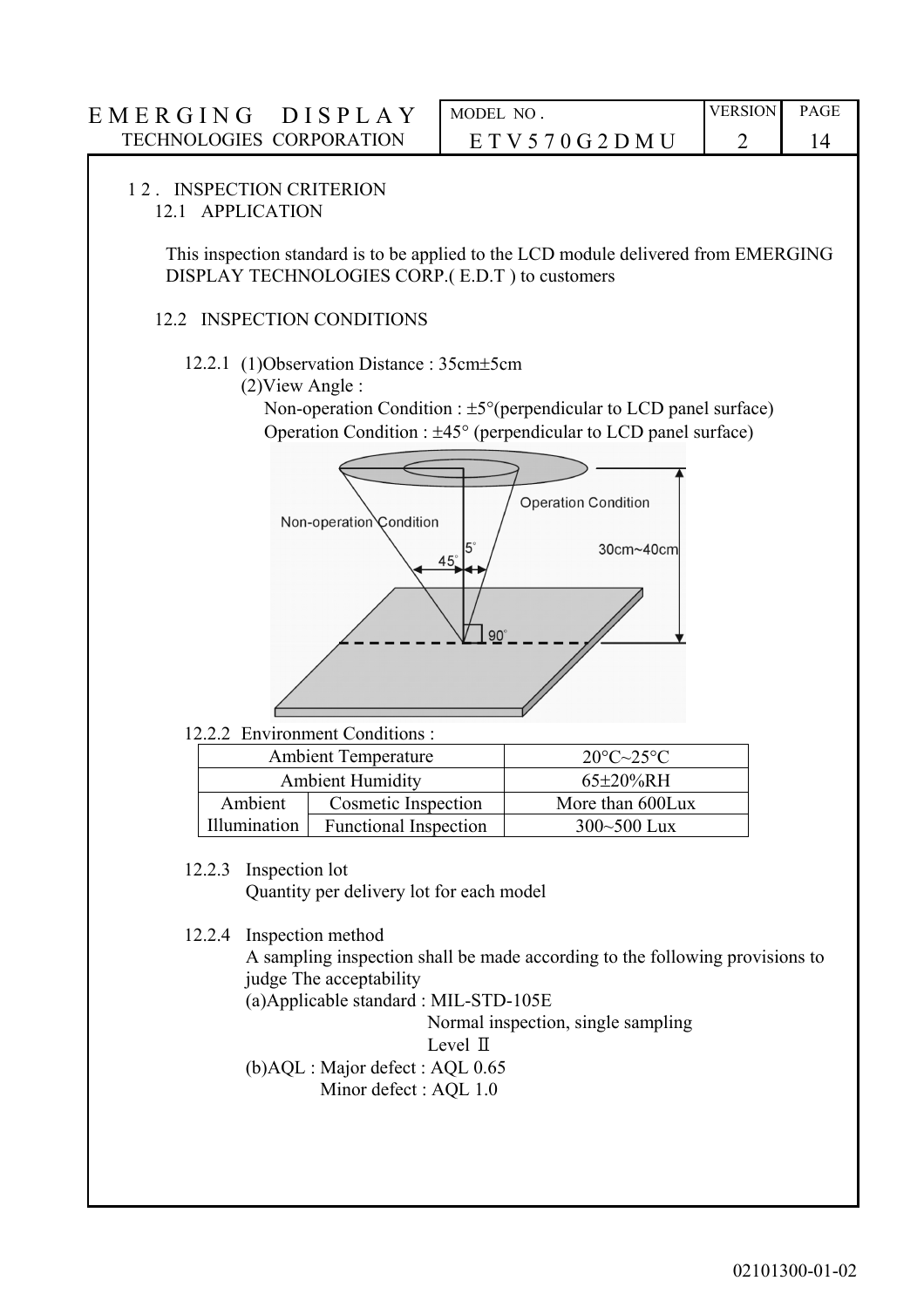| EMERGING<br><b>DISPLA</b>       | MODEL NO             | <b>VERSION</b> | <b>PAGE</b> |
|---------------------------------|----------------------|----------------|-------------|
| <b>TECHNOLOGIES CORPORATION</b> | E T V 5 70 G 2 D M U |                |             |

## 12.3 INSPECTION STANDARDS

## 12.3.1 VISUAL DEFECTS CLASSIFICATION

| <b>TYPE OF DEFECT</b> | <b>INSPECTION ITEM</b>          | <b>DEFECT FEATURE</b>                                                                                                                                                      | <b>AQL</b> |
|-----------------------|---------------------------------|----------------------------------------------------------------------------------------------------------------------------------------------------------------------------|------------|
|                       | 1.DISPLAY ON                    | <b>• DEFECT TO MISS SPECIFIED</b><br>DISPLAY FUNCTION, FOR ALL<br>AND SPECIFIED DOTS<br>EX: DISCONNECTION, SHORT<br><b>CIRCUIT ETC</b>                                     |            |
| <b>MAJOR DEFECT</b>   | 2.BACKLIGHT                     | $\bullet$ NO LIGHT<br><b>• FLICKERING AND OTHER</b><br><b>ABNORMAL ILLUMINATION</b>                                                                                        | 0.65       |
|                       | 3.DIMENSIONS                    | • SUBJECT TO INDIVIDUAL<br><b>ACCEPTANCE SPECIFICATIONS</b>                                                                                                                |            |
|                       | <b>1.DISPLAY ZONE</b>           | • BLACK/WHITE SPOT<br><b>• BUBBLES ON POLARIZER</b><br>$\bullet$ NEWTON RING<br>$\bullet$ BLACK/WHITE LINE<br>$\bullet$ SCRATCH<br>• CONTAMINATION<br>• LEVER COLOR SPREED |            |
| <b>MINOR DEFECT</b>   | <b>2.BEZEL ZONE</b>             | $\bullet$ STAINS<br>• SCRATCHES<br>$\bullet$ FOREIGN MATTER                                                                                                                | 1.0        |
|                       | 3. SOLDERING                    | · INSUFFICIENT SOLDER<br>· SOLDERED IN INCORRECT<br><b>POSITION</b><br>· CONVEX SOLDERING SPOT<br>• SOLDER BALLS<br>• SOLDER SCRAPS                                        |            |
|                       | <b>4.DISPLAY ON</b><br>(ALL ON) | • LIGHT LINE                                                                                                                                                               |            |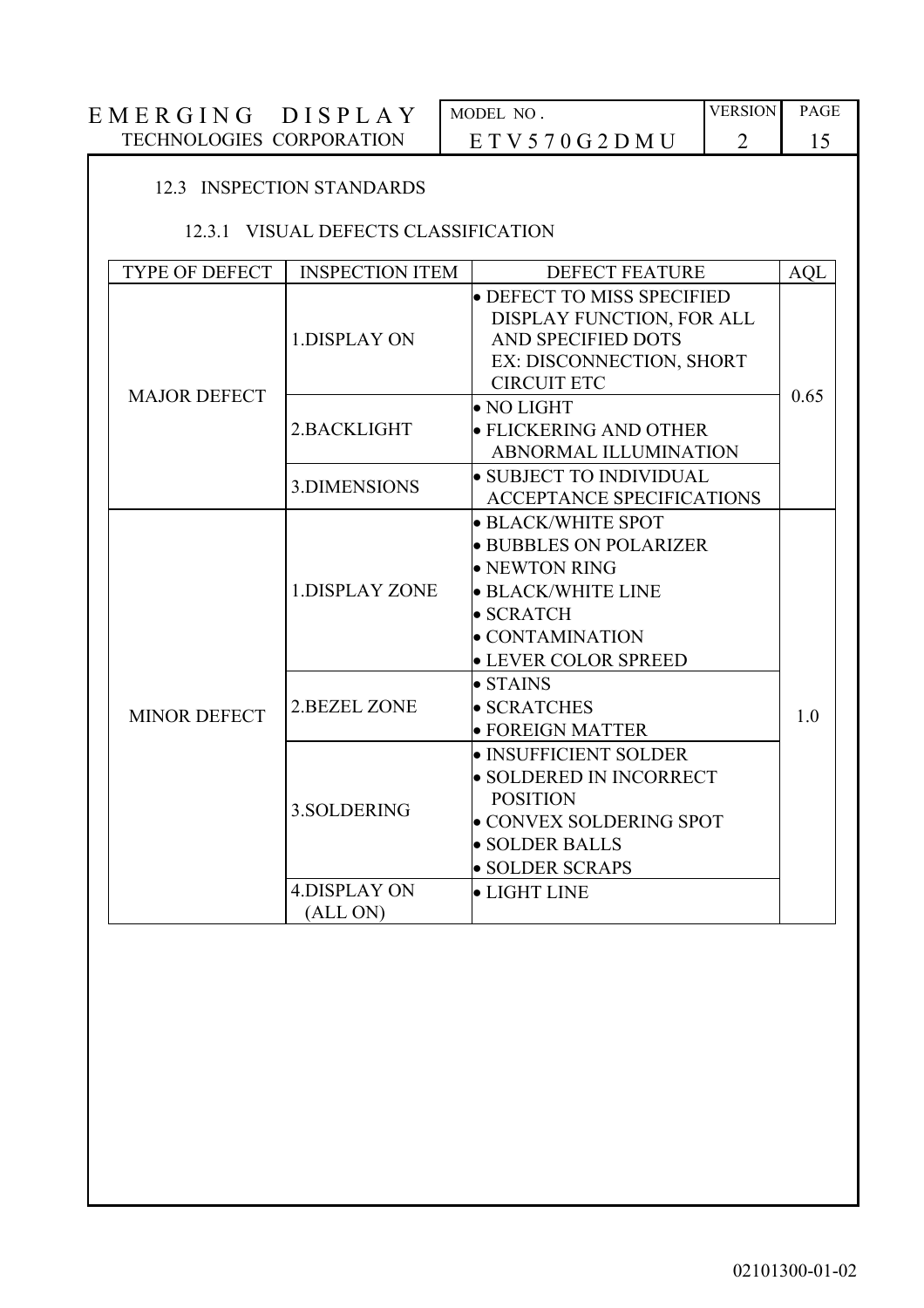# 12.3.2 MODULE DEFECTS CALSSIFICATION

| <b>DISPLAY ON</b><br>1.<br><b>INSPECTION</b><br><b>OVERALL</b><br>2.<br><b>DIMENSIONS</b> | (1) INCORRECT PATTERN<br>(2) MISSING SEGMENT<br>(3) DIM SEGMENT<br>(2) | (4) OPERATING VOLTAGE BEYOND SPEC<br>(1) OVERALL DIMENSION BEYOND SPEC          |                                                          |  |  |
|-------------------------------------------------------------------------------------------|------------------------------------------------------------------------|---------------------------------------------------------------------------------|----------------------------------------------------------|--|--|
|                                                                                           |                                                                        |                                                                                 |                                                          |  |  |
|                                                                                           |                                                                        |                                                                                 |                                                          |  |  |
|                                                                                           |                                                                        | (1) INSPECTION PATTERN: FULL WHITE, FULL BLACK, RED, GREEN<br>AND BLUE SCREENS. |                                                          |  |  |
|                                                                                           | <b>ITEMS</b>                                                           |                                                                                 | <b>ACCEPTABLE COUNT</b>                                  |  |  |
|                                                                                           | <b>BRIGHT DOT</b>                                                      |                                                                                 | $N\leq 2$                                                |  |  |
|                                                                                           | <b>DARK DOT</b>                                                        |                                                                                 | $N \leq 3$                                               |  |  |
|                                                                                           |                                                                        | TOAL BRIGHT AND DARK DOTS                                                       | $N \leq 4$                                               |  |  |
| <b>DOT DEFECT</b><br>$\mathcal{E}$                                                        | NOTE:                                                                  |                                                                                 |                                                          |  |  |
|                                                                                           | 1. THE DEFINITION OF DOT:                                              |                                                                                 |                                                          |  |  |
|                                                                                           |                                                                        |                                                                                 | THE SIZE OF A DEFECTIVE DOT OVER 1/2 OF WHOLE DOT IS     |  |  |
|                                                                                           |                                                                        | REGARDED AS ONE DEFECTIVE DOT.                                                  |                                                          |  |  |
|                                                                                           | 2. BRIGHT DOT:                                                         |                                                                                 |                                                          |  |  |
|                                                                                           |                                                                        |                                                                                 | DOTS APPEAR BRIGHT AND UNCHANGED IN SIZE IN WHICH LCD    |  |  |
|                                                                                           | $3.$ DARK DOT:                                                         | PANEL IS DISPLAYING UNDER BLACK PATTERN.                                        |                                                          |  |  |
|                                                                                           |                                                                        |                                                                                 | DOTS APPEAR DARK AND UNCHANGED IN SIZE IN WHICH LCD      |  |  |
|                                                                                           |                                                                        |                                                                                 | PANEL IS DISPLAYING UNDER PURE RED, GREEN, BLUE PICTURE. |  |  |
| <b>FOREIGN</b>                                                                            | LENGTH : L                                                             | WIDTH: W                                                                        | PERMISSIBLE NO.                                          |  |  |
| <b>BLACK/WHITE/</b>                                                                       | $L \leq 0.3$                                                           | $W \leq 0.05$                                                                   | <b>IGNORE</b>                                            |  |  |
| <b>BRIGHT LINE/</b><br>4.                                                                 | $0.3 < L \le 2.5$                                                      | $0.05 < W \leq 0.1$                                                             | $\overline{4}$                                           |  |  |
| <b>SCRATCH</b>                                                                            | 2.5 < L                                                                | 0.1 < W                                                                         | <b>NONE</b>                                              |  |  |
| OF VIEWING AREA                                                                           | $WIDTH : Wmm$ , LENGH : L mm                                           |                                                                                 |                                                          |  |  |
|                                                                                           |                                                                        | <b>AVERAGE DIAMETER (mm): D</b>                                                 | NUMBER OF PIECES PERMITTED                               |  |  |
|                                                                                           |                                                                        | $D \leq 0.15$                                                                   | <b>IGNORE</b>                                            |  |  |
| FOREIGN MATTER \                                                                          |                                                                        | $0.15 < D \le 0.5$                                                              | 4                                                        |  |  |
| <b>BLACK SPOTS</b>                                                                        |                                                                        | 0.5 < D                                                                         | <b>NONE</b>                                              |  |  |
| WHITE SPOTS \ DENT                                                                        | NOTE : DIAMETER $D=(a+b)/2$                                            |                                                                                 |                                                          |  |  |
| 5.<br><b>(INCLUDING LIGHT</b>                                                             |                                                                        |                                                                                 |                                                          |  |  |
| <b>LEAKAGE DUE TO</b>                                                                     |                                                                        | b                                                                               |                                                          |  |  |
| POLARIZING PLATES<br>PINHOLES, ETC.)                                                      |                                                                        |                                                                                 |                                                          |  |  |
|                                                                                           |                                                                        |                                                                                 |                                                          |  |  |
|                                                                                           | $\Leftarrow$<br>a                                                      |                                                                                 |                                                          |  |  |
|                                                                                           |                                                                        |                                                                                 |                                                          |  |  |
|                                                                                           |                                                                        |                                                                                 |                                                          |  |  |
|                                                                                           |                                                                        |                                                                                 |                                                          |  |  |
|                                                                                           |                                                                        |                                                                                 |                                                          |  |  |
|                                                                                           |                                                                        |                                                                                 |                                                          |  |  |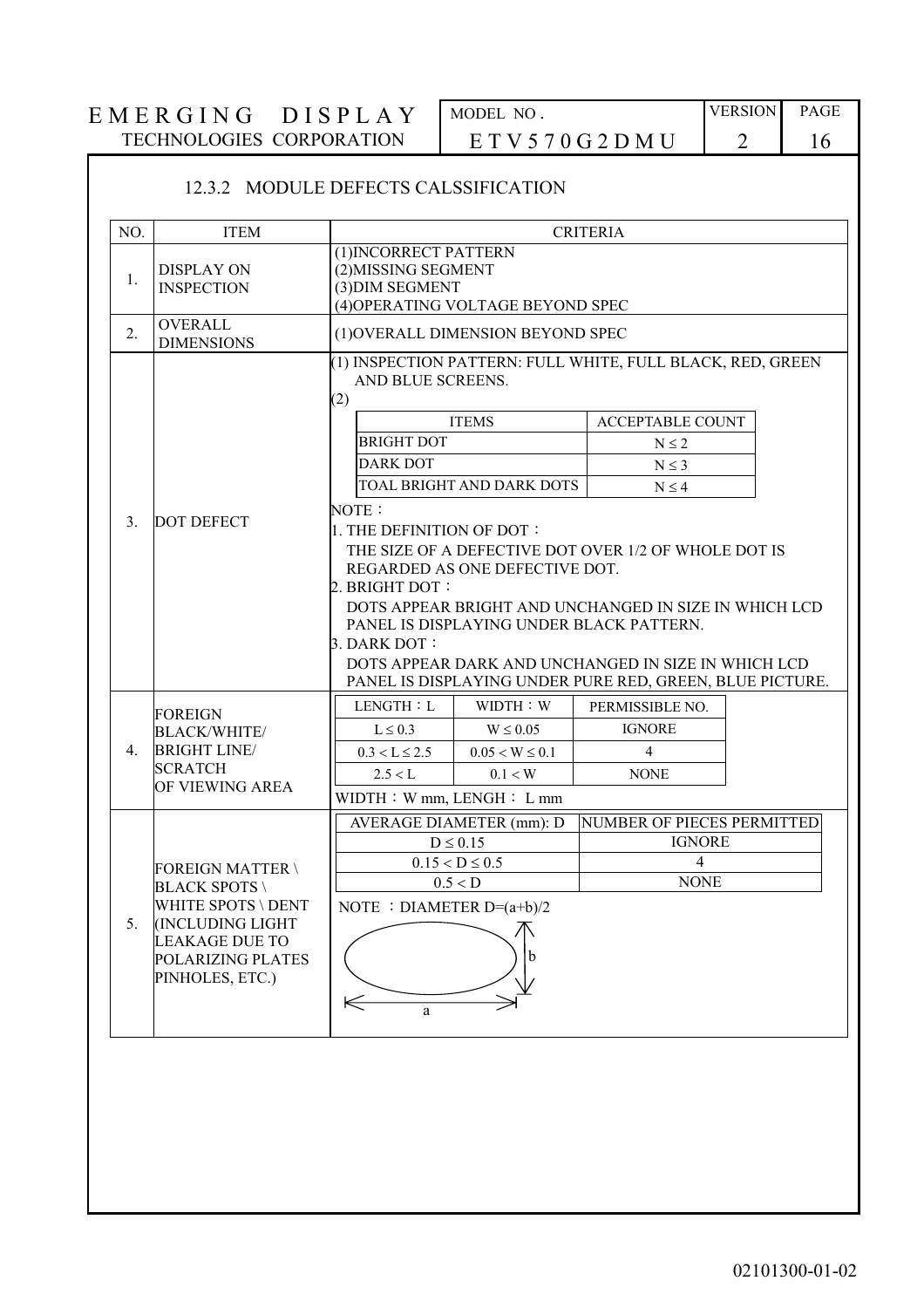| NO. | <b>ITEM</b>                                                                           | <b>CRITERIA</b>                                                                                                                                                                                                                                                                                                                                                                                                                             |                                                                                                                                                                                                                                                                                                                                                                                                          |                                                         |  |  |
|-----|---------------------------------------------------------------------------------------|---------------------------------------------------------------------------------------------------------------------------------------------------------------------------------------------------------------------------------------------------------------------------------------------------------------------------------------------------------------------------------------------------------------------------------------------|----------------------------------------------------------------------------------------------------------------------------------------------------------------------------------------------------------------------------------------------------------------------------------------------------------------------------------------------------------------------------------------------------------|---------------------------------------------------------|--|--|
|     |                                                                                       |                                                                                                                                                                                                                                                                                                                                                                                                                                             | <b>AVERAGE DIAMETER</b><br>(mm) : D                                                                                                                                                                                                                                                                                                                                                                      | <b>NUMBER OF PIECES</b><br><b>PERMITTED</b>             |  |  |
|     |                                                                                       |                                                                                                                                                                                                                                                                                                                                                                                                                                             | $D \leq 0.25$                                                                                                                                                                                                                                                                                                                                                                                            | <b>IGNORE</b>                                           |  |  |
|     |                                                                                       | <b>BUBBLE ON THE</b><br><b>POLARIZER</b>                                                                                                                                                                                                                                                                                                                                                                                                    | $0.25 < D \le 0.5$                                                                                                                                                                                                                                                                                                                                                                                       | $N \leq 5$                                              |  |  |
|     |                                                                                       |                                                                                                                                                                                                                                                                                                                                                                                                                                             | 0.5 < D                                                                                                                                                                                                                                                                                                                                                                                                  | <b>NOTE</b>                                             |  |  |
|     |                                                                                       | <b>SURFACE STATUS</b>                                                                                                                                                                                                                                                                                                                                                                                                                       | $D < 0.1$ mm                                                                                                                                                                                                                                                                                                                                                                                             | <b>IGNORE</b>                                           |  |  |
|     |                                                                                       |                                                                                                                                                                                                                                                                                                                                                                                                                                             | $0.1 < D \le 0.3$ mm                                                                                                                                                                                                                                                                                                                                                                                     | $N \leq 3$                                              |  |  |
|     |                                                                                       | CF FAIL / SPOT                                                                                                                                                                                                                                                                                                                                                                                                                              | $D < 0.1$ mm                                                                                                                                                                                                                                                                                                                                                                                             | <b>IGNORE</b>                                           |  |  |
|     |                                                                                       |                                                                                                                                                                                                                                                                                                                                                                                                                                             | $0.1 < D \le 0.3$ mm                                                                                                                                                                                                                                                                                                                                                                                     | $N \leq 3$                                              |  |  |
| 6.  | <b>BUBBLES OF</b><br><b>POLARIZER</b><br><b>DIRT/CF FAIL</b><br><b>SURFACE STAINS</b> | NOTE: (1)POLARIZER BUBBLE IS DEFINED AS THE BUBBLE APPEARS<br>ON ACTIVE DISPLAY AREA. THE DEFECT OF POLARIZER<br>BUBBLE SHALL BE IGNORED IF THE POLARIZER BUBBLE<br>APPEARS ON THE OUTSIDE OF ACTIVE DISPLAY AREA.<br>(2) THE EXTRANEOUS SUBSTANCE IS DEFINED AS IT CAN BE<br>OBSERVED WHEN THE MODULE IS POWER ON.<br>(3) THE DEFINITION OF AVERAGE DIAMETER, D IS DEFINED<br>AS FOLLOWING.<br>AVERAGE DIAMETER (D)=(a+b)/2<br>b<br>⇐<br>a |                                                                                                                                                                                                                                                                                                                                                                                                          |                                                         |  |  |
| 7.  | LINE DEFECT ON<br><b>DISPLAY</b>                                                      |                                                                                                                                                                                                                                                                                                                                                                                                                                             | OBVIOUS VERTICAL OR HORIZONTAL LINE DEFECT IS NOT ALLOW                                                                                                                                                                                                                                                                                                                                                  |                                                         |  |  |
| 8.  | <b>MURA ON DISPLAY</b>                                                                |                                                                                                                                                                                                                                                                                                                                                                                                                                             | IT'S OK IF MURA IS SLIGHT VISIBLE THROUNG 6% ND FILTER                                                                                                                                                                                                                                                                                                                                                   |                                                         |  |  |
| 9.  | <b>UNEVEN COLOR</b><br>SPREAD,<br><b>COLORATION</b>                                   | (1) TO BE DETERMINED BASED UPON THE STANDARD SAMPLE.                                                                                                                                                                                                                                                                                                                                                                                        |                                                                                                                                                                                                                                                                                                                                                                                                          |                                                         |  |  |
| 10. | <b>BEZEL</b><br><b>APPEARANCE</b>                                                     | (1) BEZEL MAY NOT HAVE RUST, BE DEFORMED OR HAVE FINGER<br>PRINTS STAINS OF OTHER CONTAMINATION.<br>(2) BEZEL MUST COMPLY WITH JOB SPECIFICATIONS.                                                                                                                                                                                                                                                                                          |                                                                                                                                                                                                                                                                                                                                                                                                          |                                                         |  |  |
| 11  | <b>PCB</b>                                                                            | THAN THREE PLACES.<br>CHARACTERISTIC CHART.<br>PARTS.<br>CHARACTERISTIC CHART.                                                                                                                                                                                                                                                                                                                                                              | (1) THERE MAY NOT BE MORE THAN 2mm OF SEALANT OUTSIDE<br>THE SEAL AREA ON THE PCB, AND THERE SHOULD BE NO MORE<br>(2) NO OXIDATION OR CONTAMINATION PCB TERMINALS.<br>(3) PARTS ON PCB MUST BE THE SAME AS ON THE PRODUCTION<br>(4) THE JUMPER ON THE PCB SHOULD CONFORM TO THE PRODUCT<br>(5) IF SOLDER GETS ON BEZEL TAB PADS, LED PAD, ZEBRA PAD OR<br>SCREW HOLD PAD; MAKE SURE IT IS SMOOTHED DOWN. | THERE SHOULD BE NO WRONG PARTS, MISSING PARTS OR EXCESS |  |  |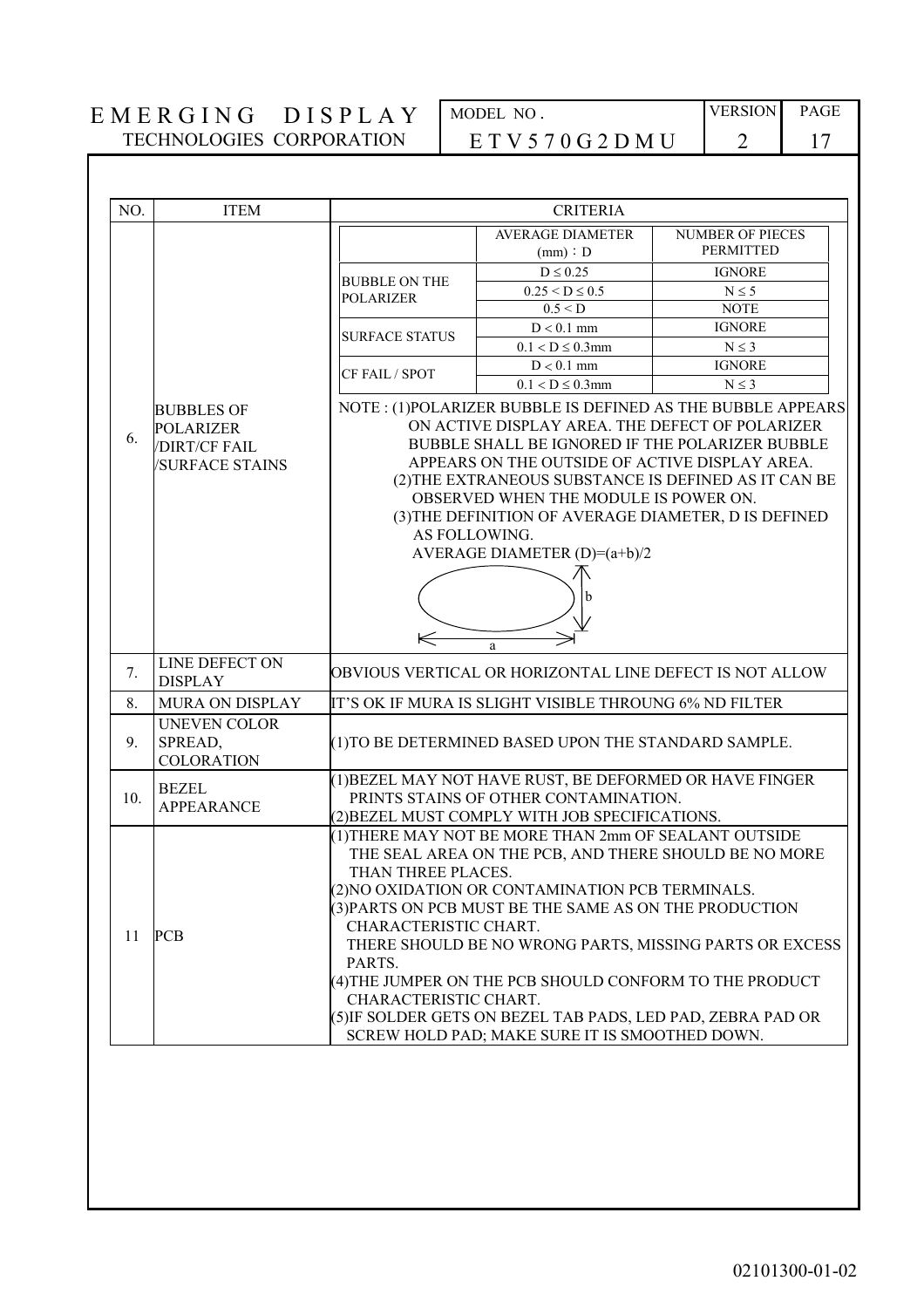| NO.<br>12. | <b>ITEM</b><br><b>SOLDERING</b> | <b>CRITERIA</b><br>(1) NO SOLDERING FOUND ON THE SPECIFIED PLACE<br>(2) INSUFFICENT SOLDER<br>$(a)$ LSI, IC<br>A POOR WETTING OF SOLDER IS BETWEEN LOWER BEND OR<br>"HEEL" OF LEAD AND PAD<br><b>SOLDER FILLET</b><br>(b)CHIP COMPONENT<br>· SOLDER IS LESS THAN 50% OF SIDES AND FRONT FACE<br><b>WETTING</b><br><b>SOLDER FILLET</b><br>$1/2 +$<br>SOLDER WETS 3 SIDES OF TERMINAL, BUT LESS THAN 25% OF<br>$\bullet$<br>SIDES AND FRONT SURFACE AREA ARE COVERED<br><b>SOLDER</b><br>(3) PARTS ALIGMENT<br>$(a)$ LSI, IC<br>LEAD WIDTH IS MORE THAN 50% BEYOND PAD OUTLINE |
|------------|---------------------------------|-------------------------------------------------------------------------------------------------------------------------------------------------------------------------------------------------------------------------------------------------------------------------------------------------------------------------------------------------------------------------------------------------------------------------------------------------------------------------------------------------------------------------------------------------------------------------------|
|            |                                 |                                                                                                                                                                                                                                                                                                                                                                                                                                                                                                                                                                               |
|            |                                 |                                                                                                                                                                                                                                                                                                                                                                                                                                                                                                                                                                               |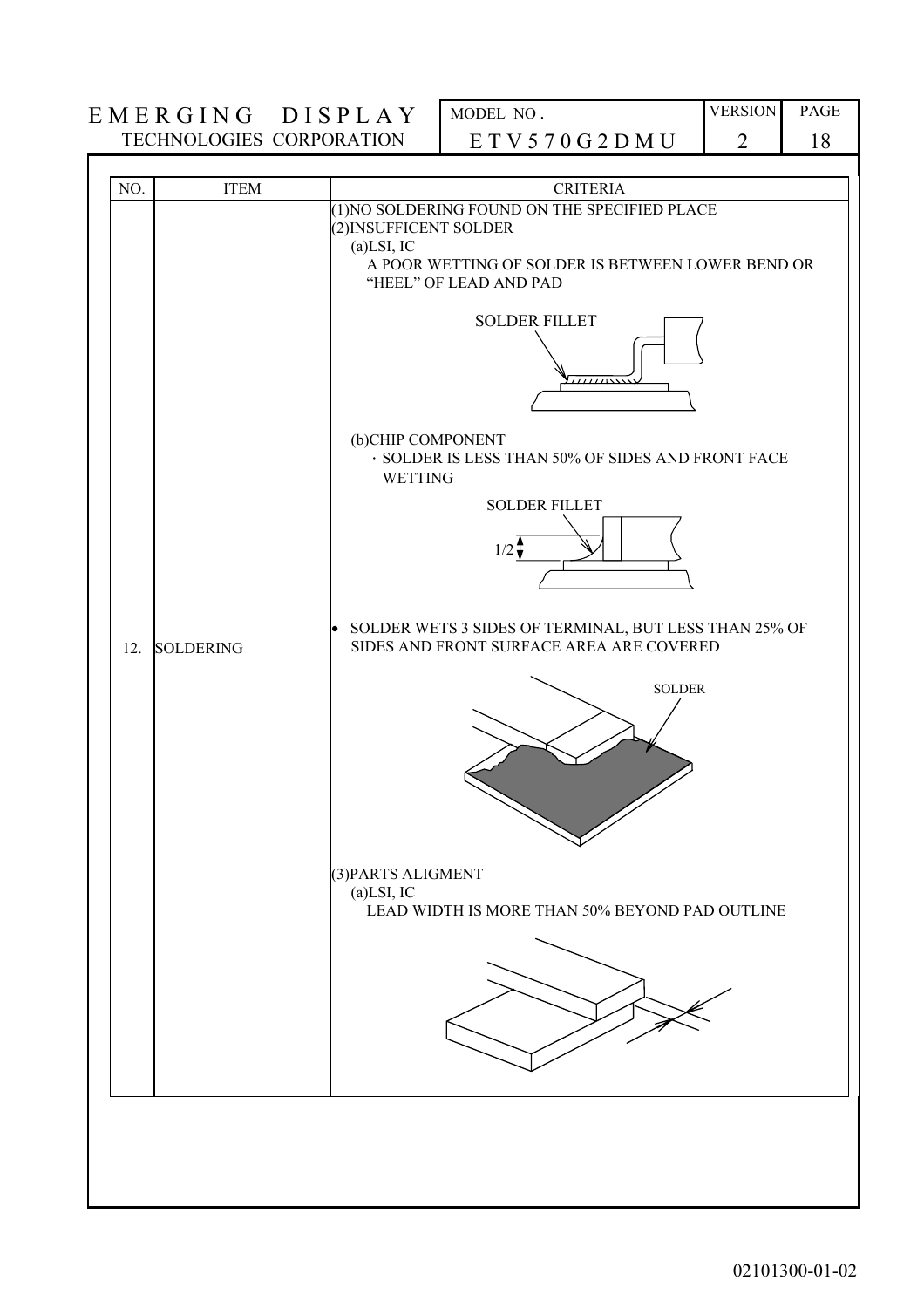| NO.<br><b>ITEM</b>                         | <b>CRITERIA</b>                                                                                                                                                                                                                                                                                                                                                                                                                                                                                                                                                                                                                                                                                                                                                                                                                                                                                                                                                                     |
|--------------------------------------------|-------------------------------------------------------------------------------------------------------------------------------------------------------------------------------------------------------------------------------------------------------------------------------------------------------------------------------------------------------------------------------------------------------------------------------------------------------------------------------------------------------------------------------------------------------------------------------------------------------------------------------------------------------------------------------------------------------------------------------------------------------------------------------------------------------------------------------------------------------------------------------------------------------------------------------------------------------------------------------------|
|                                            | (b)CHIP COMPONENT<br>COMPONENT IS OFF CENTER, AND MORE THAN 50% OF THE<br><b>LEADS IS OFF THE PAD OUTLINE</b>                                                                                                                                                                                                                                                                                                                                                                                                                                                                                                                                                                                                                                                                                                                                                                                                                                                                       |
| <b>SOLDERING</b><br>12.                    |                                                                                                                                                                                                                                                                                                                                                                                                                                                                                                                                                                                                                                                                                                                                                                                                                                                                                                                                                                                     |
|                                            | (4) NO UNMELTED SOLDER PASTE MAY BE PRESENT ON THE PCB.<br>(5) NO COLD SOLDER JOINTS, MISSING SOLDER CONNECTIONS,<br><b>OXIDATION OR ICICLE.</b><br>(6) NO RESIDUE OR SOLDER BALLS ON PCB.<br>(7) NO SHORT CIRCUITS IN COMPONENTS ON PCB.                                                                                                                                                                                                                                                                                                                                                                                                                                                                                                                                                                                                                                                                                                                                           |
| <b>BACKLIGHT</b><br>13.                    | (1)NO LIGHT<br>(2)FLICKERING AND OTHER ABNORMAL ILLUMINATION<br>(3) SPOTS OR SCRATCHES THAT APPEAR WHEN LIT MUST BE JUDGED<br>USING LCD SPOT, LINES AND CONTAMINATION STANDARDS.<br>(4) BACKLIGHT DOESN'T LIGHT OR COLOR IS WRONG.                                                                                                                                                                                                                                                                                                                                                                                                                                                                                                                                                                                                                                                                                                                                                  |
| <b>GENERAL</b><br>14.<br><b>APPEARANCE</b> | (1) NO OXIDATION, CONTAMINATION, CURVES OR, BENDS ON<br>INTERFACE PIN (OLB) OF TCP.<br>(2) NO CRACKS ON INTERFACE PIN (OLB) OF TCP.<br>(3) NO CONTAMINATION, SOLDER RESIDUE OR SOLDER BALLS<br>ON PRODUCT.<br>(4) THE IC ON THE TCP MAY NOT BE DAMAGED, CIRCUITS.<br>(5) THE UPPERMOST EDGE OF THE PROTECTIVE STRIP ON THE<br>INTERFACE PIN MUST BE PRESENT OR LOOK AS IF IT CAUSE THE<br><b>INTERFACE PIN TO SEVER.</b><br>(6) THE RESIDUAL ROSIN OR TIN OIL OF SOLDERING<br>(COMPONENT OR CHIP COMPONENT) IS NOT BURNED INTO<br><b>BROWN OR BLACK COLOR.</b><br>(7) SEALANT ON TOP OF THE ITO CIRCUIT HAS NOT HARDENED.<br>(8) PIN TYPE MUST MATCH TYPE IN SPECIFICATION SHEET.<br>(9)LCD PIN LOOSE OR MISSING PINS.<br>(10)PRODUCT PACKAGING MUST THE SAME AS SPECIFIED ON<br>PACKAGING SPECIFICATION SHEET.<br>(11) PRODUCT DIMENSION AND STRUCTURE MUST CONFORM TO<br>PRODUCT SPECIFICATION SHEET.<br>(12) THE APPEARANCE OF HEAT SEAL SHOULD NOT ADMIT ANY<br>DIRT AND BREAK. |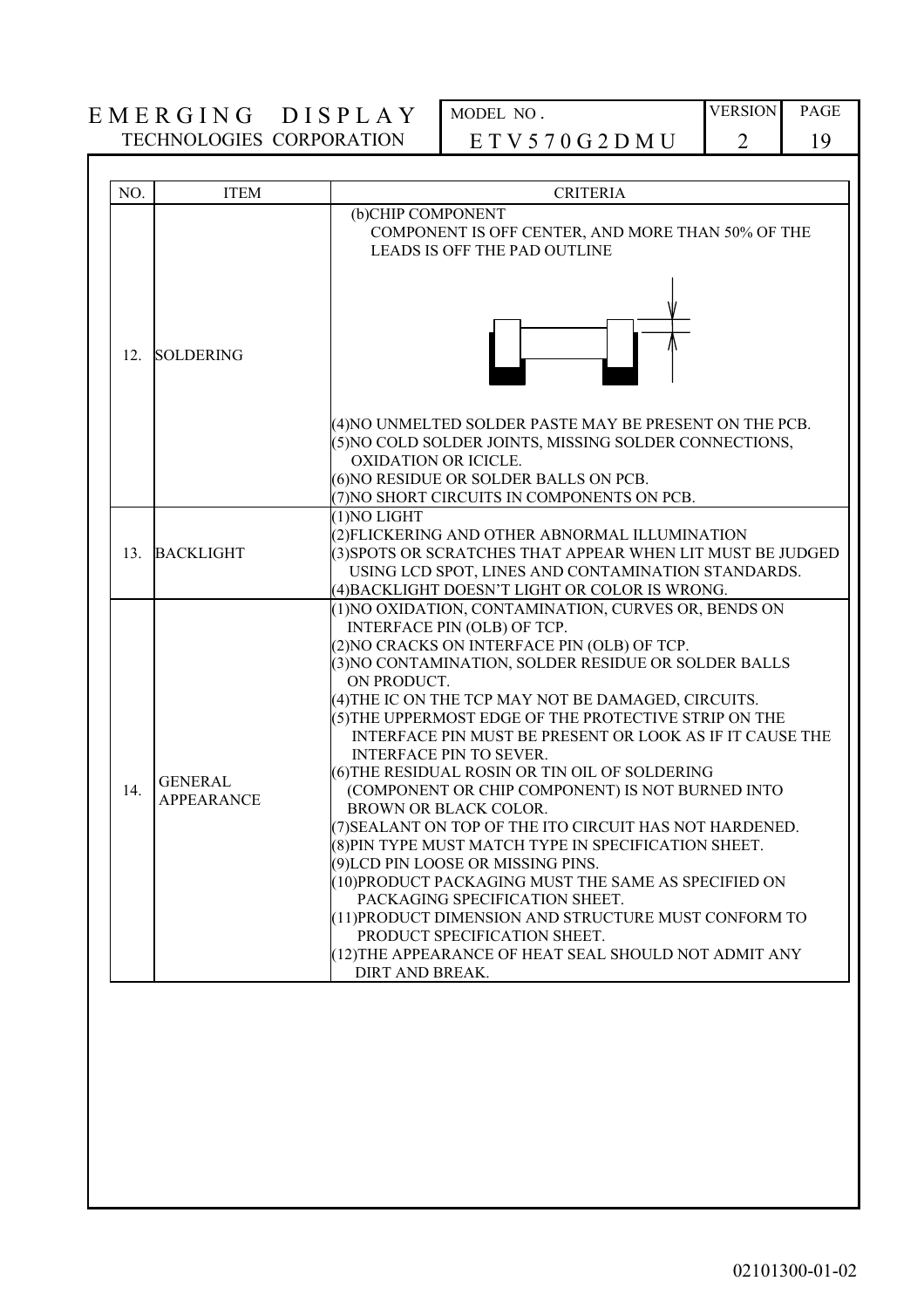| NO. | <b>ITEM</b>          | <b>CRITERIA</b>                                             |                                                                                                                                                                                                 |                                                                                                                                                                                                                                       |                                                                          |
|-----|----------------------|-------------------------------------------------------------|-------------------------------------------------------------------------------------------------------------------------------------------------------------------------------------------------|---------------------------------------------------------------------------------------------------------------------------------------------------------------------------------------------------------------------------------------|--------------------------------------------------------------------------|
|     |                      | THE LCD WITH EXTENSIVE CRACK IS NOT ACCEPTABLE              |                                                                                                                                                                                                 |                                                                                                                                                                                                                                       |                                                                          |
|     |                      | <b>GENERAL GLASS CHIP:</b><br>Кb.                           | a<br>$\leq t/2$<br>$t/2$ > $\leq$ 2t<br>*W=DISTANCE BETWEEN<br><b>PANEL EDGE</b><br>$X = LCD$ SIDE LENGTH<br>$t = GLASSTHICKNESS$                                                               | b<br>< VIEWING AREA<br>$\leq W/2$<br><b>SEALANT AREA AND LCD</b>                                                                                                                                                                      | $\mathbf{c}$<br>$\leq 1/8\mathrm{X}$<br>$\leq 1/8\textrm{X}$             |
| 15. | <b>CRACKED GLASS</b> | a<br><b>CORNER PART:</b><br>h<br>a<br>CHIP ON ELECTRODE PAD | a<br>$\leq t/2$<br>$> t/2$ , $\leq 2t$<br>*W=DISTANCE BETWEEN<br><b>PANEL EDGE</b><br>$X = LCD$ SIDE LENGTH<br>$t = GLASSTHICKNESS$<br>a<br>$\leq$ t<br>* X=LCD SIDE WIDTH<br>t=GLASS THICKNESS | b<br>< VIEWING AREA<br>$\leq$ W/2<br><b>SEALANT AREA AND LCD</b><br>b<br>$\leq 0.5$ mm                                                                                                                                                | $\mathbf{c}$<br>$\leq 1/8X$<br>$\leq 1/8X$<br>$\mathbf c$<br>$\leq 1/8X$ |
|     |                      |                                                             | $\mathbf{a}$<br>$\leq$ t<br>*X=LCD SIDE WIDTH<br>$t = GLASSTHICKNESS$<br><b>OIF GLASS CHIPPING THE ITO</b><br><b>@IF THE PRODUCT WILL BE HEAT</b><br><b>BE DEMAGED</b>                          | $\mathbf b$<br>$\leq 1/8X$<br>L=ELECTRODE PAD LENGTH<br>TERMINAL, OVER 2/3 OF THE ITO MUST<br>REMAIN AND BE, INSPECTED<br>ACCORDING TO ELECTRODE<br>TERMINAL SPECIFICATIONS<br>SEALED BY THE CUSTOMER,<br>THE ALIGNMENT MARK MUST NOT | $\mathbf{c}$<br>$\leq$ L                                                 |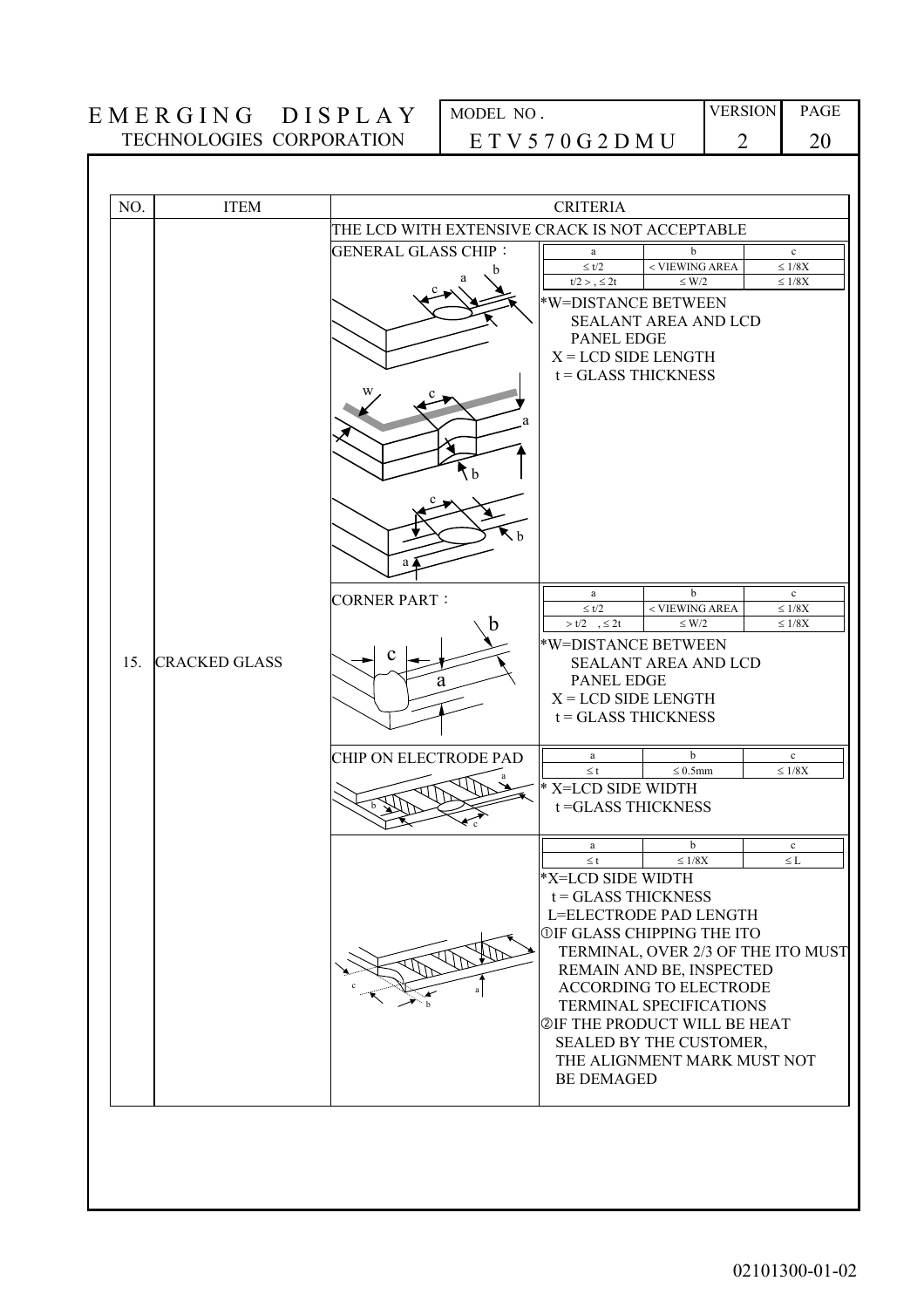#### 12.4 RELIABILITY TEST

#### 12.4.1 STANDARD SPECIFICATIONS FOR RELIABILITY OF LCD MODULE

|  | NO                                                                                                                                                   | <b>ITEM</b>                                                   | <b>DESCRIPTION</b>                                                                                                                                  |  |
|--|------------------------------------------------------------------------------------------------------------------------------------------------------|---------------------------------------------------------------|-----------------------------------------------------------------------------------------------------------------------------------------------------|--|
|  | 1<br>operation<br>Low temperature<br>$\overline{2}$<br>operation<br>High temperature<br>3<br>storage<br>Low temperature<br>$\overline{4}$<br>storage |                                                               | High temperature The sample should be allowed to stand at $+70^{\circ}$ C for 240 hrs                                                               |  |
|  |                                                                                                                                                      |                                                               | The sample should be allowed to stand at $-20^{\circ}$ C for 240 hrs                                                                                |  |
|  |                                                                                                                                                      |                                                               | The sample should be allowed to stand at $+80^{\circ}$ c for 240 hrs                                                                                |  |
|  |                                                                                                                                                      |                                                               | The sample should be allowed to stand at $-30^{\circ}$ C for 240 hrs                                                                                |  |
|  | 5                                                                                                                                                    | High temp $/$<br>humidity test<br>storage                     | The sample should be allowed to stand at $60^{\circ}$ C, 90% RH<br>240 hrs                                                                          |  |
|  | 6                                                                                                                                                    | Thermal shock<br>(not operated)                               | The sample should be allowed to stand the following 10<br>cycles of operation:<br>-40 $\degree$ c for 30 minutes $\sim +85\degree$ c for 30 minutes |  |
|  | $\overline{7}$                                                                                                                                       | <b>ESD</b><br>(Electrostatic)<br>Discharge)<br>(not operated) | AIR DISCHARGE $\pm$ 12KV<br>CONTACT DISCHARGE ± 8KV                                                                                                 |  |

 NOTE (1) : THE TEST SAMPLES HAVE RECOVERY TIME FOR 2 HOURS AT ROOM TEMPERATURE BEFORE THE FUNCTION CHECK. IN THE STANDARD CONDITIONS, THERE IS NO DISPLAY FUNCTION NG ISSUE OCCURRED.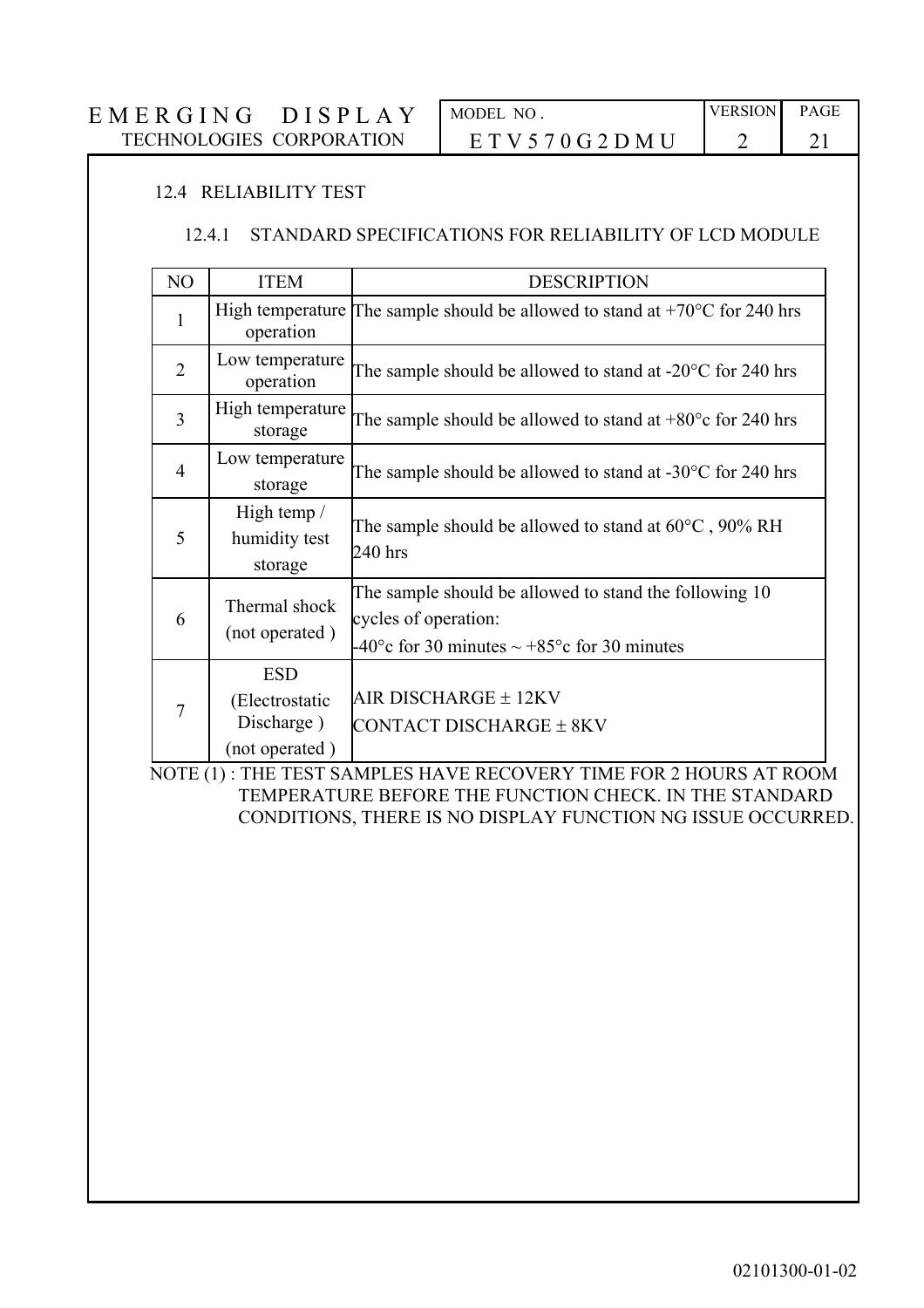| EMERGING<br><b>DISPLAY</b>      | MODEL NO             | <b>VERSION</b> | PAGE |
|---------------------------------|----------------------|----------------|------|
| <b>TECHNOLOGIES CORPORATION</b> | E T V 5 70 G 2 D M U |                |      |

#### 12.5 TESTING CONDITIONS AND INSPECTION CRITERIA

For the final test the testing sample must be stored at room temperature for 24 hours, after the tests listed in table 12.5 , standard specifications for reliability have been executed in order to ensure stability .

| N <sub>O</sub> | <b>ITEM</b>            | <b>TEST MODEL</b>      | <b>INSPECTION CRITERIA</b>                                                                                               |
|----------------|------------------------|------------------------|--------------------------------------------------------------------------------------------------------------------------|
|                | Current<br>consumption | Refer To Specification | The current consumption should<br>conform to the product specification.                                                  |
| 2              | Contrast               | Refer To Specification | After the tests have been executed,<br>the contrast must be larger than half<br>of its initial value prior to the tests. |
|                | Appearance             | Visual inspection      | Defect free                                                                                                              |

#### 12.6 OPERATION

- 12.6.1 Do not connect or disconnect modules to or from the main system while power is being supplied .
- 12.6.2 Use the module within specified temperature ; lower temperature causes the retardation of blinking speed of the display ; higher temperature makes overall display discolor . When the temperature returns to normality , the display will operate normally .
- 12.6.3 Adjust the LC driving voltage to obtain the optimum contrast .
- 12.6.4 Power On Sequence input signals should not be supplied to LCD module before power supply voltage is applied and reaches the specified value . If above sequence is not followed , CMOS LSIs of LCD modules may be damaged due to latch - up problem .
- 12.6.5 Not allowed to inflict any external stress and to cause any mechanical interference on the bending area of FPC during the tail bending backwards! Do NOT stress FPC and IC on the Module!